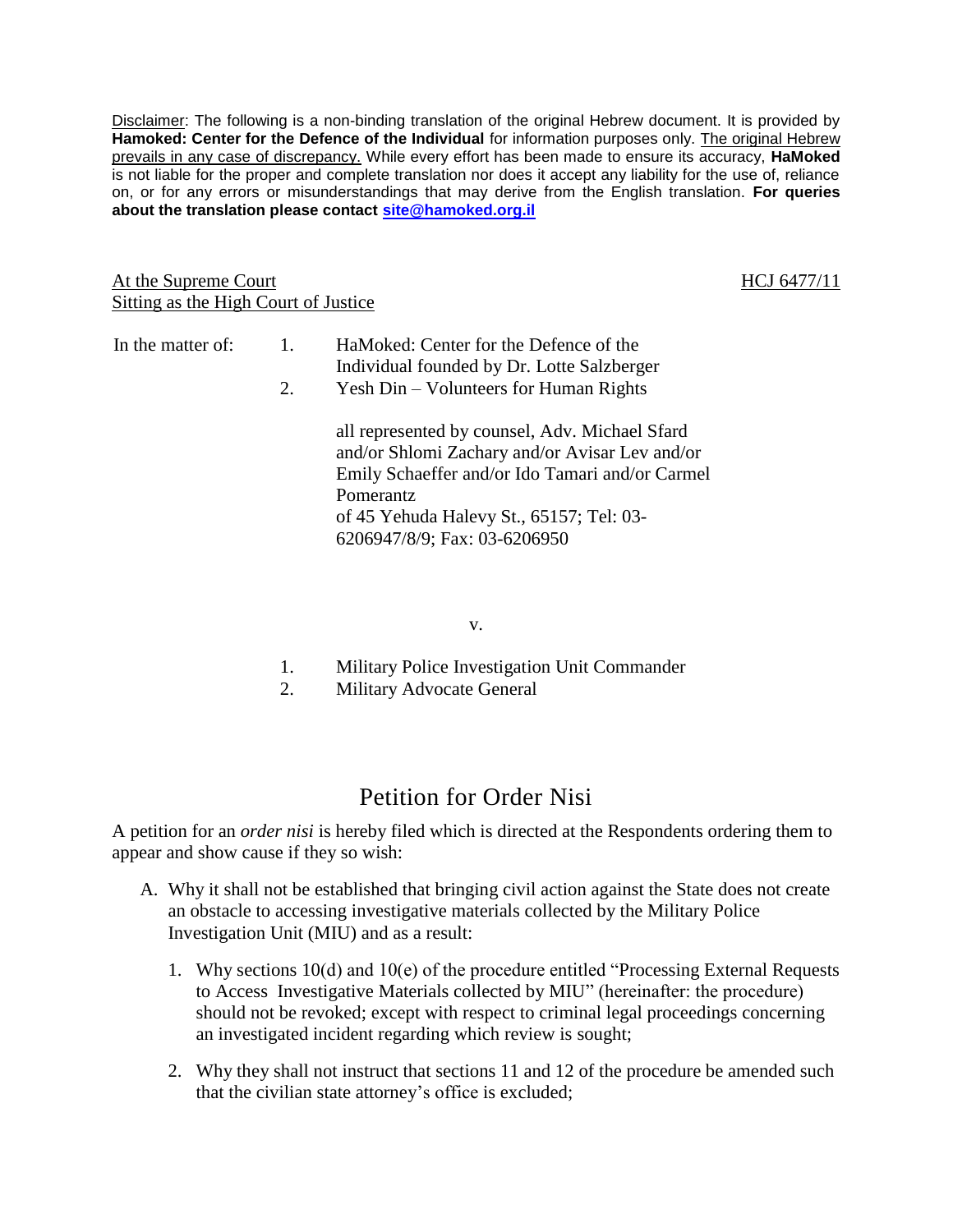- 3. Why the civilian state attorney shall not be excluded from the list of agencies involved in examining a request to review investigative materials which appears in section 31 of the procedure;
- B. Why the timetables set forth in sections 29-32 of the procedure shall not be transformed into timetables that allow crime victims to exercise their rights effectively by stipulating that a review of MIU investigative materials must be made possible within 30 days of submission of a request for review;
- C. Why the procedure shall not set forth that the official authorized to decide on appeals against MIU decisions regarding furnishing investigative materials under the procedure is the military advocate general or another official within the military advocacy authorized by him for this purpose and who is not part of the military prosecution.

# I. Introduction

- 1. This petition concerns a new procedure introduced within the IDF which severely violates the rights of crime victims who have filed a complaint with the MIU to review investigation files after they are closed. Such review is primarily required in order to properly consider submitting an appeal against the decision to close the file that was opened as a result of their complaint and in order to examine whether the investigation of their case was conducted properly.
- 2. The new procedure regulating the possibility to review MIU investigation files, "Procedure for Processing External Requests to Access Investigative Materials collected by MIU" was formulated in view of an undertaking by the respondents in HCJ 4194/08 **Al-Wardian et al. v. MIU Commander et al.** (hereinafter: **Al-Wardian**). The procedure establishes various provisions for accepting or denying requests to review investigation files. The Petitioners herein argue that the arrangements included in the new procedure unreasonably limit crime victims' right to review investigation files and that some of the procedure's provisions are unreasonable to such an extent as to render the right of access meaningless.

## II. The Facts

## **A. The Parties**

3. Petitioner 1, HaMoked: Center for the Defence of the Individual (hereinafter: HaMoked) is an Israeli human rights organization dedicated to promoting human rights in the Occupied Palestinian Territories (OPT). As part of its activities, HaMoked represents Palestinian residents who have fallen victim to violence on the part of security forces. HaMoked files complaints to the MIU and monitors its investigations on behalf of its clients. HaMoked relies on the right of access in order to consider the submission of appeals. In suitable cases, lawyers working for HaMoked file civil claims in Israeli courts on behalf of the Palestinian victims.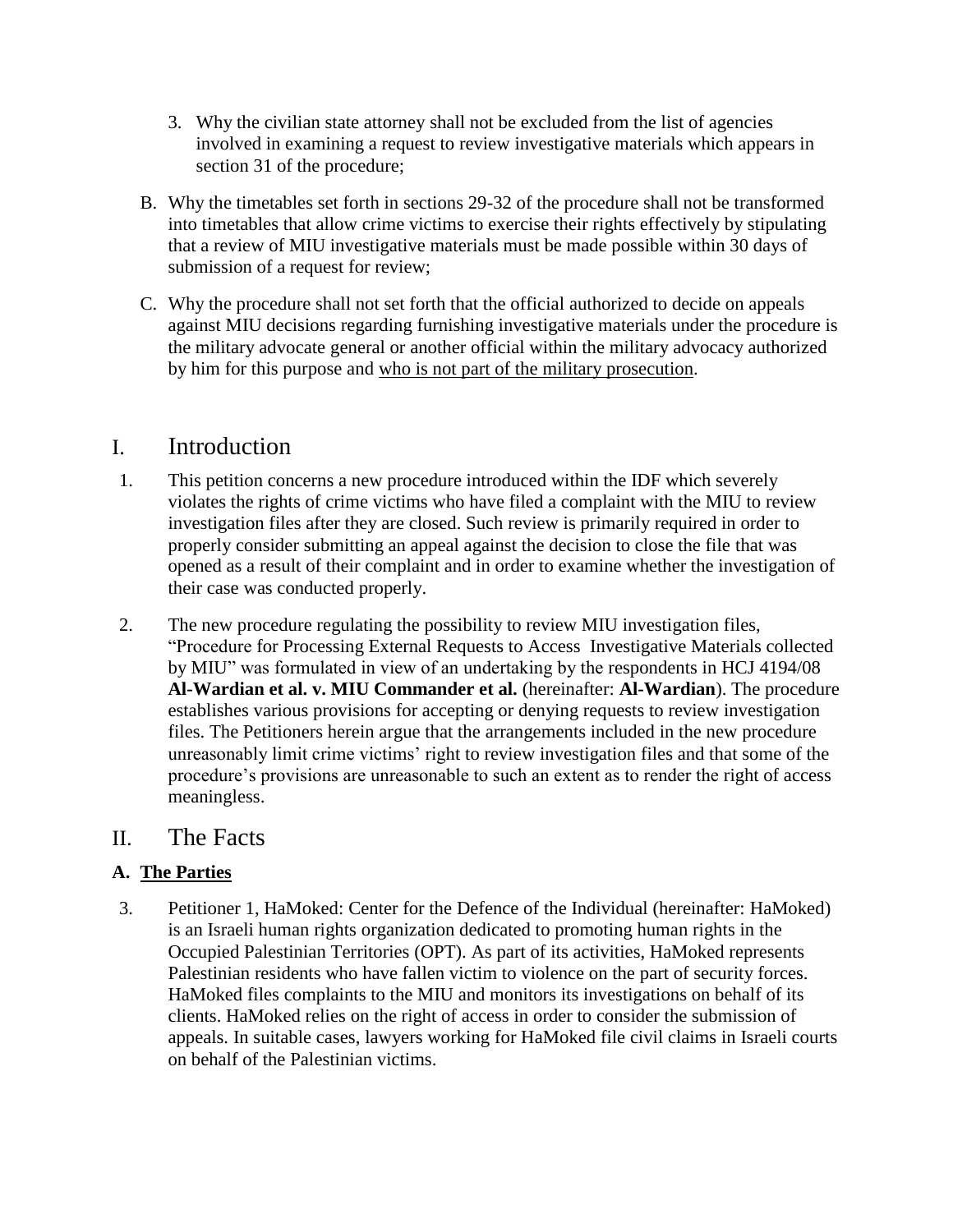- 4. Petitioner 2, Yesh Din Volunteers for Human Rights (hereinafter: Yesh Din) is the legal channel for the activity of a human rights organization established for the purpose of supporting, entrenching and protecting the human rights of protected persons in the territories conquered by the State of Israel, by, *inter alia*, promoting and empowering law enforcement proceedings in the West Bank with respect to offenses allegedly committed against Palestinians by Israelis – civilians and members of the security forces alike. As part of its activities, Yesh Din monitors hundreds of complaints filed with the MIU, police stations and precincts in the Judea and Samaria district and the Police Investigations Unit. The organization accompanies the victims throughout the criminal proceedings opened following their complaints.
- 5. Yesh Din's legal team represents the victims of the crimes whose investigation the organization monitors. This work routinely involves the examination of investigation files which are closed without charges being laid. Where the legal team believes a file was closed without the investigation having been exhausted, or in cases in which no indictment was served despite sufficient evidence for laying charges, Yesh Din appeals the decision to close the case on behalf of the complainants.
- 6. As of May of this year, crime victims whom the organization accompanies have requested, via Yesh Din's legal team, to review some 60 MIU investigation files that were closed without indictments. Following review of these files, the organization submitted five appeals to the military advocacy. One of the appeals has been rejected and the rest remain pending.
- 7. Respondent 1 is the commander of the MIU, who is entrusted with investigating incidents of suspected criminal offenses allegedly committed by IDF soldiers.
- 8. Respondent 2 is the Military Advocate General (hereinafter: MAG) who heads the military prosecution and within this capacity, is entrusted with establishing the procedures by which the MIU operates including, to the best of our knowledge, the issuance of the procedure which is the subject matter of this petition.

#### **B. The practice prior to the procedure**

- 9. Much has been written and said about the IDF's policy with respect to investigating complaints of alleged crimes committed by soldiers in the OPT. This issue has been the focus of public debate, human rights reports and the mandate of a public commission appointed by the Government of Israel (the Turkel Commission for investigating the flotilla incident was authorized to investigate the issue and make recommendations). In addition, many legal actions, including in this Honorable Court, concern issues related to the IDF's policy on investigations.
- 10. Thus for example, research conducted by Petitioner 2 found deficiencies in all stages of IDF law enforcement units' processing of complaints submitted by Palestinians with respect to alleged violations of their rights by IDF soldiers. The research indicated there were a number of impediments which preclude proper processing of complaints beginning with difficulties in filing the complaint in the first place, giving statements to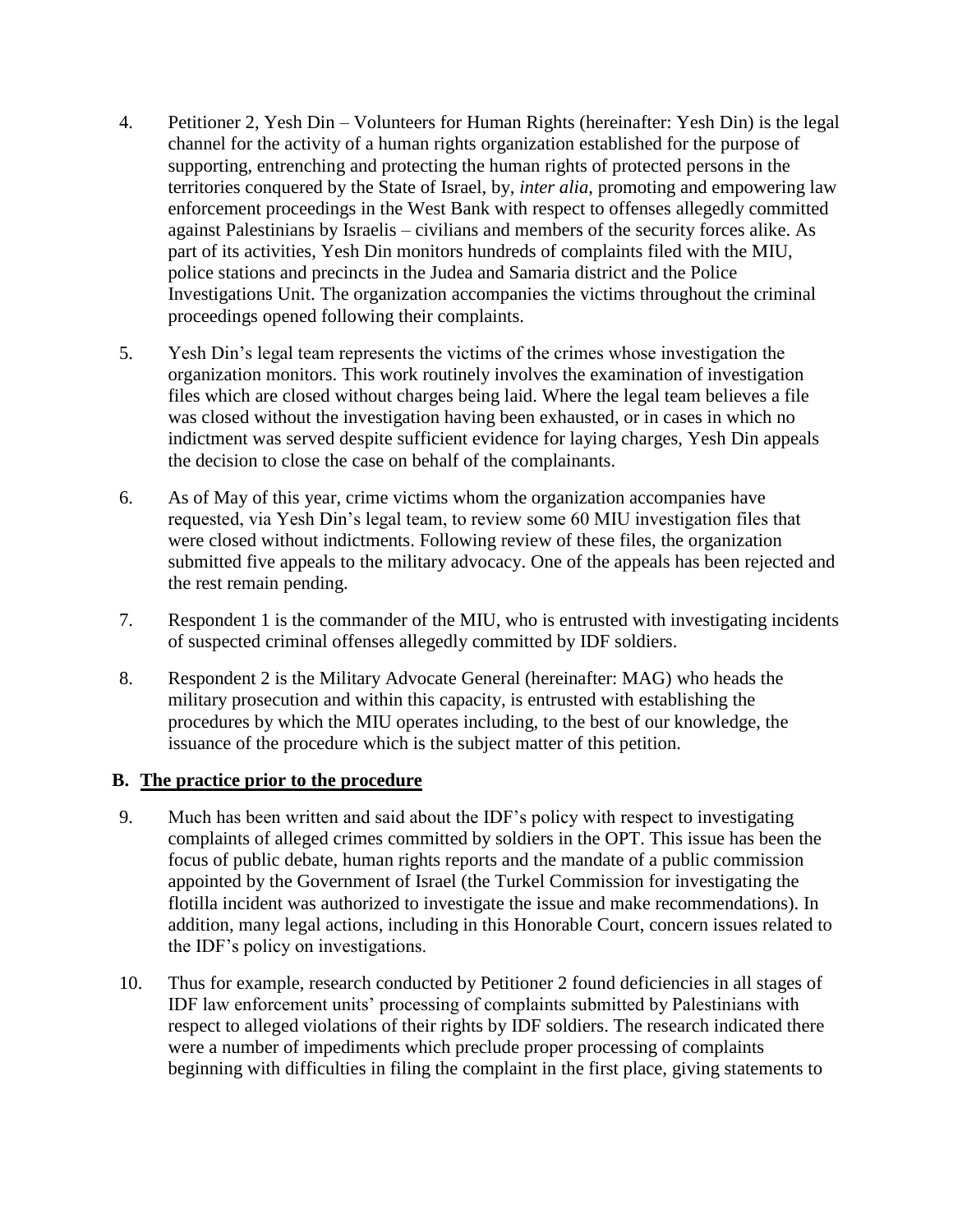the MIU, opening an MIU investigation and ending with the small number of indictments and lenient punishment. See reports by Petitioner 2 on this issue:

- a. Investigations of Criminal Offenses by IDF Soldiers against Palestinians and their Property: Figures for 2000-2007, data sheet published by Yesh Din – Volunteers for Human Rights on December 18, 2007.
- b. Exceptions, Prosecution of IDF Soldiers during and after the Second Intifada, 2000- 2007, comprehensive report published by Yesh Din – Volunteers for Human Rights on December 25, 2008.
- c. Investigations of Criminal Offenses by IDF Soldiers against Palestinians and their Property: Unit Index 2006-2007, data sheet published by Yesh Din – Volunteers for Human Rights in April 2008.
- d. Investigations of Criminal Offenses by IDF Soldiers against Palestinians and their Property: Indictments 2000-2007, data sheet published by Yesh Din – Volunteers for Human Rights in July 2008.
- e. Investigating IDF Offenses against Palestinians, Yesh Din's Monitoring of MAOA Squad, data sheet published by Yesh Din – Volunteers for Human Rights in October 2009.
- f. Investigations of Criminal Offenses by IDF Soldiers against Palestinians and their Property: Figures for 2000-2009, data sheet published by Yesh Din – Volunteers for Human Rights on February 4, 2010.
- 11. This petition addresses only one of the myriad failures with respect to the rights of crime victims reviewed in the above reports: the right of crime victims to review the investigation files opened as a result of their complaints to the MIU and closed without indictments.
- 12. At the same time, it is worth noting that reviewing files is a necessary condition for uncovering additional deficiencies and their underlying causes and for correcting them.
- 13. **In the past, review of closed investigation files was made available to crime victims without a written procedure, subject to an examination of the information security department which censored particulars considered confidential details which cannot be disclosed due to state security. Obtaining approval for reviewing the file was a protracted and complicated process, often lasting many months. In some cases, the Respondent refused to allow review without providing reasons.**
- 14. Over the past three years, Petitioner 2 has requested to review some 70 cases after they were closed by MIU in order to consider the possibility of appealing the decision to close the file. To date, review has been made possible in 45 cases, **with approval in one case taking 544 days (a year and a half!). The average wait time for a response to a request to review a file is about 150 days! (five months)**.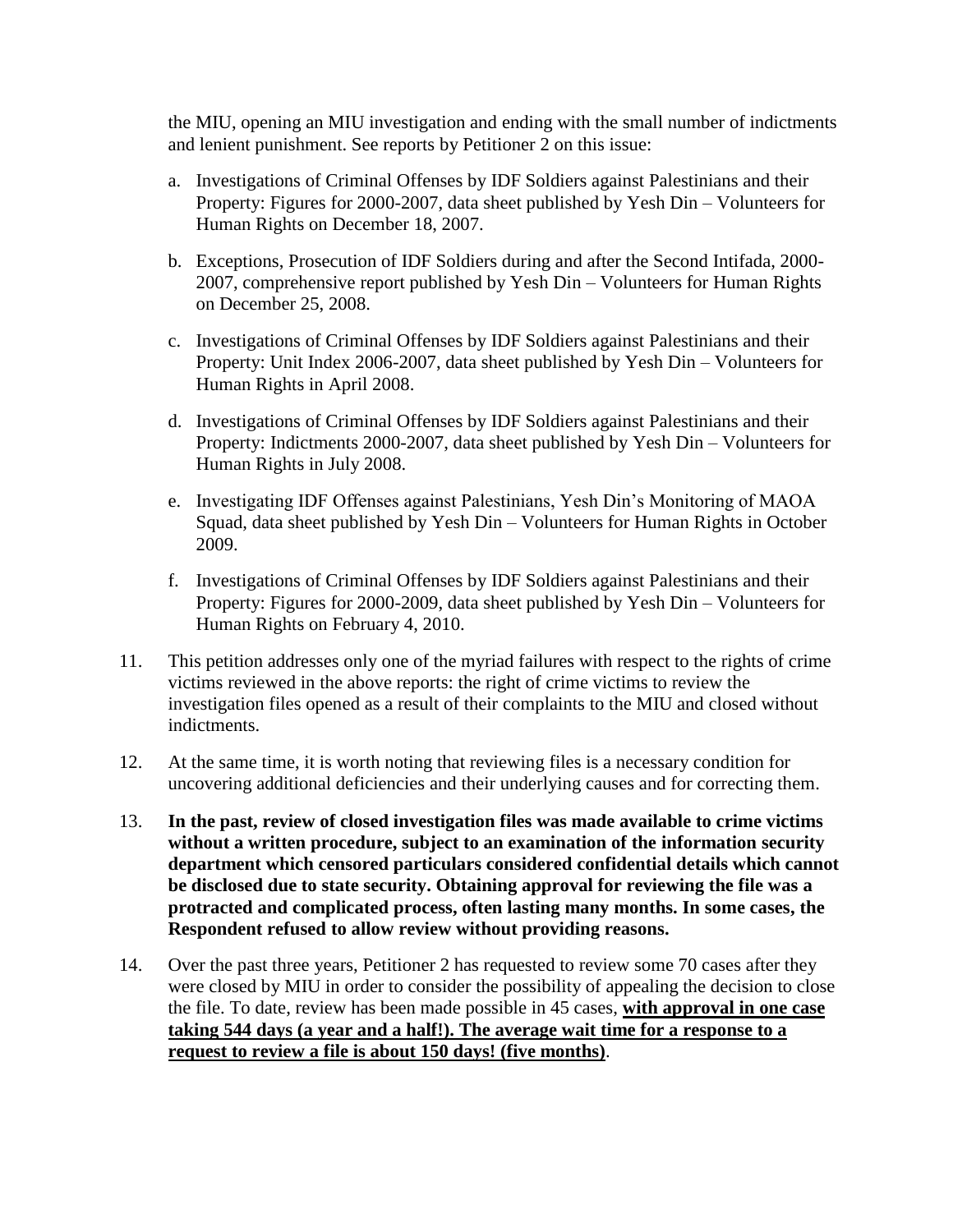- 15. The great delay in fulfilling the complainants' right to access investigation materials severely impedes their ability to effectively exercise their right to appeal the decision to close the investigation file which was opened as a result of their complaint. Clearly, a year-and-a-half-long gap decreases the chances of taking required investigative measures which have not yet been taken and the possibility of making findings and interviewing witnesses who have a fresh memory of the incident.
- 16. Giving complainants access to investigation files is designed to allow them to know what became of the complaint. In some cases, the findings of the investigation provide complainants with details of the violation of their rights, or reveal that the person named in the complaint is innocent. In some cases, the complainant may discover that the investigation was closed without fundamental measures being taken, such as summoning eye-witnesses whom the complainant or another witness mentioned in their statement. In these cases, the appeal filed on the complainant's behalf would constitute a demand to reopen the investigation file and complete the missing investigative measures. Such a demand for completing missing investigative measures naturally becomes less relevant the more time elapses from the time of the incident.
- 17. An appeal in which the complainant requests an indictment on the grounds that there is sufficient evidence is also severely impaired by the time that elapses before he or she is given access to the investigation file considering that witnesses' memory wanes and that the capacity to hold criminal proceedings long after the incident occurred is inherently diminished.
- 18. In addition to the issue of delays in fulfilling the right of crime victims to access investigation materials, in the past access to some investigation files was denied entirely either for security reasons or for reasons internal to the proceeding. In addition, the fact that civil proceedings were taking place concomitantly with the criminal investigation was cited as a reason for denying the right to access investigative materials in various cases.
- 19. The investigation files which were the subject matter of the **Al-Wardian** petition are examples of such cases. These files were opened following complaints by petitioners 6-7 and 9-10 therein. In these files, the crime victims' request to access the investigation files was denied due to the civil proceedings taking place simultaneously with the criminal proceedings with respect to the same incidents.
- 20. The **Al-Wardian** petition was filed in view of the prolonged delay in allowing crime victims to access closed investigation files and the denial of such access to crime victims who had brought civil action or given notice that they were considering civil action as a result of the alleged harm they suffered at the hands of IDF soldiers.

## **C. Al-Wardian**

21. The petition in HCJ 4194/08 **Al-Wardian et al. v. MIU Commander et al.** (hereinafter: **Al-Wardian**), was filed on behalf of Palestinian residents of the OPT who had filed complaints with the MIU following alleged offenses committed against them by IDF soldiers. These complainants were accompanied by Petitioner 1. They requested to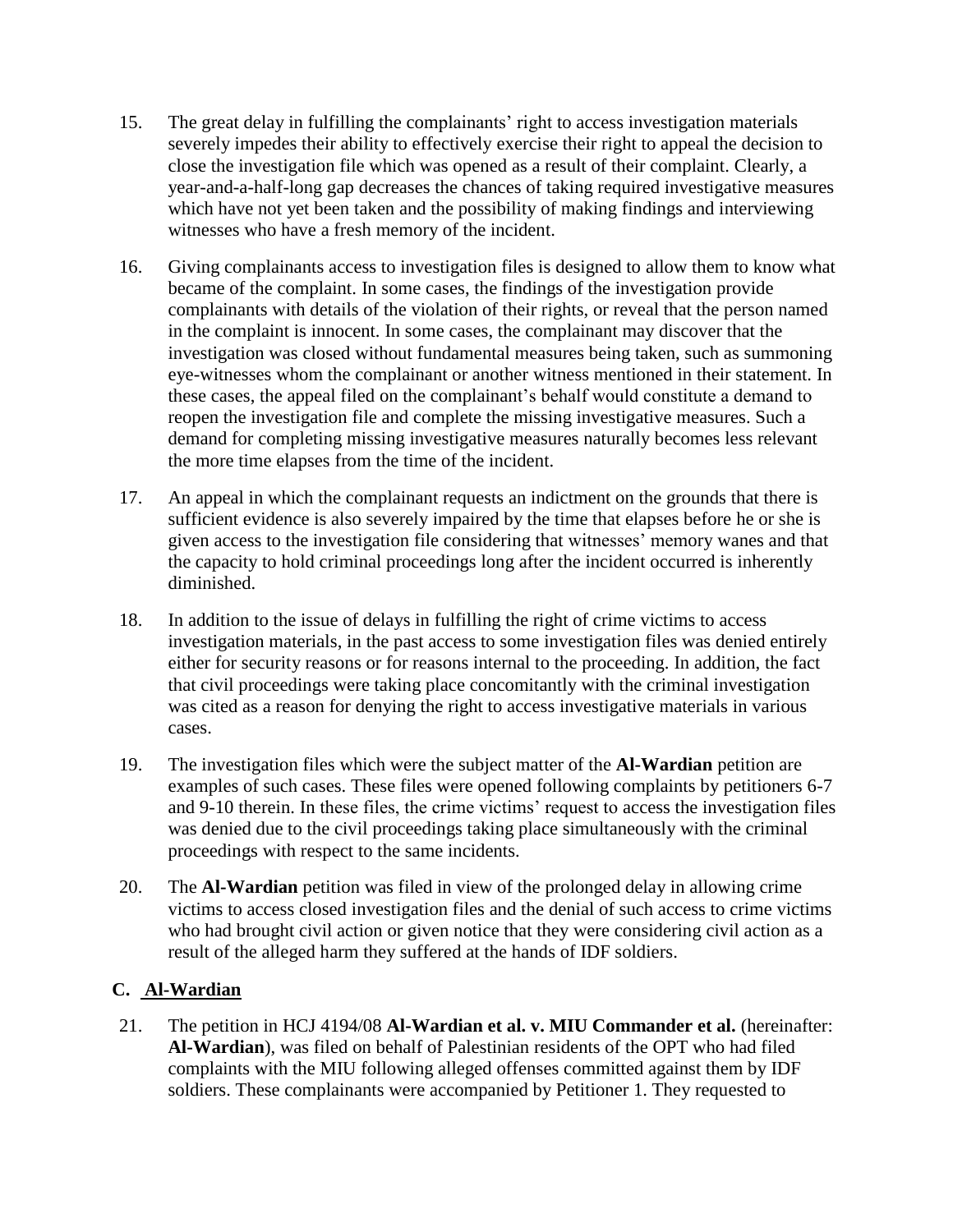review the investigative materials collected regarding the incidents which were the subject matter of their complaints after the files had been closed. Their requests were denied or remained unanswered for lengthy periods of time.

- 22. The Court was requested to provide a remedy that would allow the petitioners to exercise their right to access investigation files opened as a result of their complaints. The requested remedy would also lead to the revocation of the policy whereby a civil claim establishes cause for prohibiting the transfer of MIU investigative materials to crime victims as long as the civil claim regarding the investigated incident is pending or planned. The petitioners also requested the formulation of a procedure for providing MIU investigative materials in closed investigations to complainants and crime victims within a reasonable time from the termination of the investigation, irrespective of the existence of a civil claim or an intent to take civil legal action in future.
- 23. The **Al-Wardian** judgment, delivered on December 10, 2009, provided the petitioners with this final remedy with respect to instructing the military to formulate a written procedure which would define the various conditions for furnishing investigative materials as stated above, the relevant timetables for this purpose and would address the conditions for furnishing investigative materials in connection to a civil claim (the remedy relating to the petitioners' individual rights to access investigative materials was granted with the State's consent).

A copy of the **Al-Wardian** judgment is attached hereto as **Exhibit 1**.

24. Following this judgment, the Respondents were required to formulate a procedure for furnishing MIU investigative materials within 3 months. The procedure formulated as a result of the process described above is the subject matter of this petition.

#### **D. Procedure for Processing External Requests to Access Investigative Materials collected by MIU (the procedure)**

25. The procedure in the title was sent to counsel for Petitioner 1, which was Petitioner 11 in the aforementioned **Al-Wardian**, in May 2010.

The Procedure for Processing External Requests to Access Investigative Materials collected by MIU is attached hereto as **Exhibit 2**.

26. As stated, the practice prior to this procedure enabled fulfilling the right of complainants to access investigation files which were opened as a result of their complaint and closed without indictment, provided the complainants had not filed and were not considering filing a civil claim against security forces for the incident which was the subject matter of the complaint. Such requests were granted following extremely protracted periods of time from submission of the request to make a copy of the file. These protracted wait times often effectively prevented the possibility of appealing closures on the grounds that the investigation had not been completed. This reality led to the **Al-Wardian** petition and the decision to instruct the State to formulate a procedure that would regulate these matters in a manner that was reasonable, acceptable and subject to judicial review.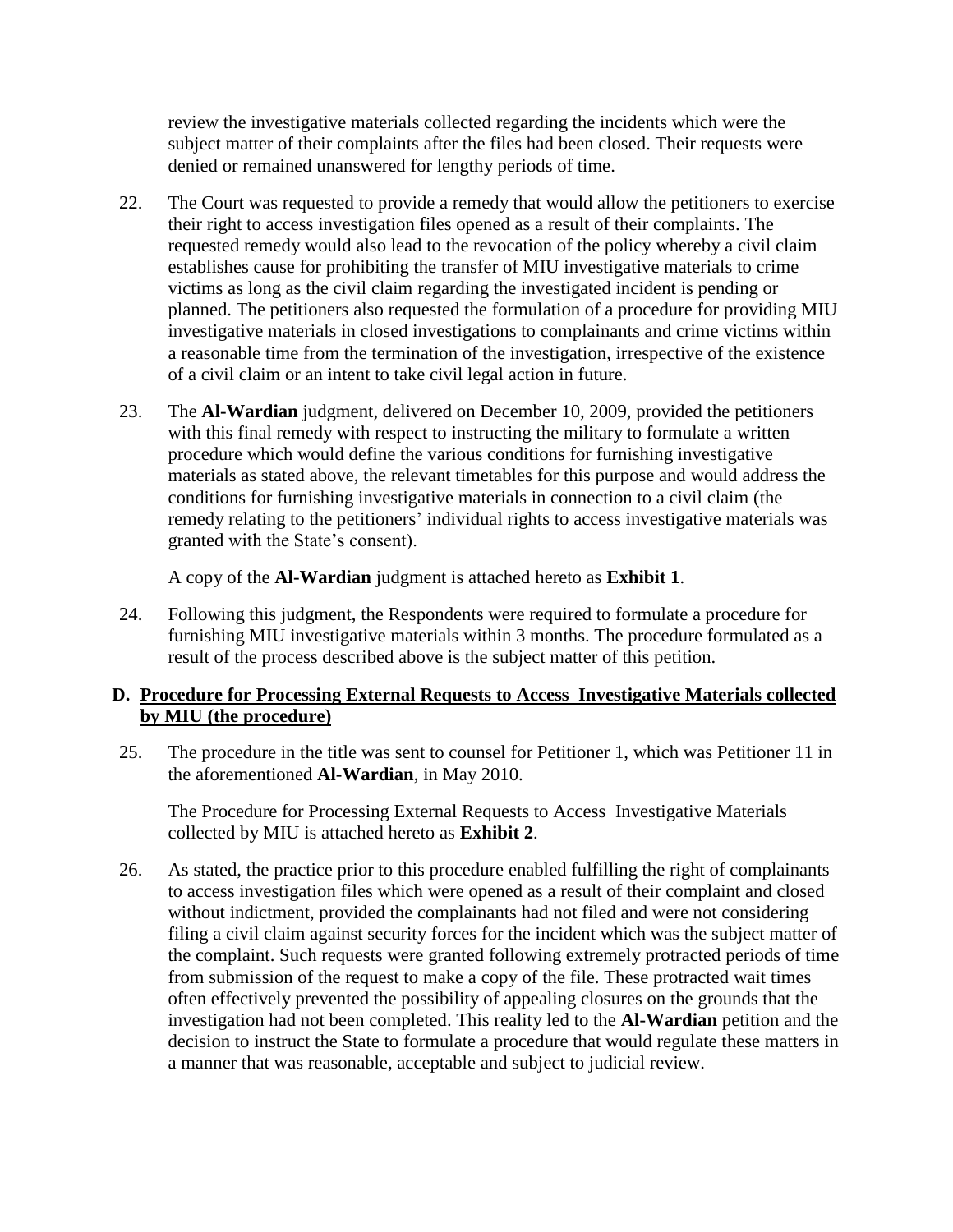27. Yet, on these very issues, not only has the new procedure perpetuated the unacceptable situation which gave rise to the **Al-Wardian** petition, leaving all its deficiencies intact, but the Respondents included therein blanket provisions which exacerbate the situation. These provisions effectively deny Palestinian crime victims the possibility to exercise their right to access investigation materials shortly after the investigation is terminated.

### *I. Rejection of requests for investigative materials out of hand*

28. With respect to the conditions for divulging investigative materials to crime victims who had filed a 'notice of damage' with the Ministry of Defense or who have filed a civil claim against security forces, the new procedure sets forth that requests by such individuals to review investigative materials shortly after the investigation is terminated will be rejected out of hand (no less!). The procedure states:

#### Rejection out of hand of a request to review investigative materials

10. Prior to reviewing the request on its merits, the HMD commander shall ascertain the following:

…

- d. Whether legal action, criminal or civil, is underway in civilian courts.
- e. Whether civil action against the Ministry of Defense or another military agency is underway as a result of the incident named in the request or whether a notice of damage has been filed with respect to the incident (the inquiry shall be directed to the claims and insurance branch of the Ministry of Defense).
- 11. If the file is the subject matter of any legal proceeding (related to the state attorney's office or the military advocacy), the applicant shall be notified thereof and informed that no particulars contained in the file may be divulged without contacting the state attorney's office or the military advocacy as relevant (by way of contacting counsel in the process of disclosure or by taking legal action). Processing of the request shall terminate thereafter.
	- …
- 31. The procedures required for processing a request involve many different IDF units: the relevant MIU base, IDF archives, MIU headquarters, the information security department, and may also include civilian district attorneys and the Ministry of Defense.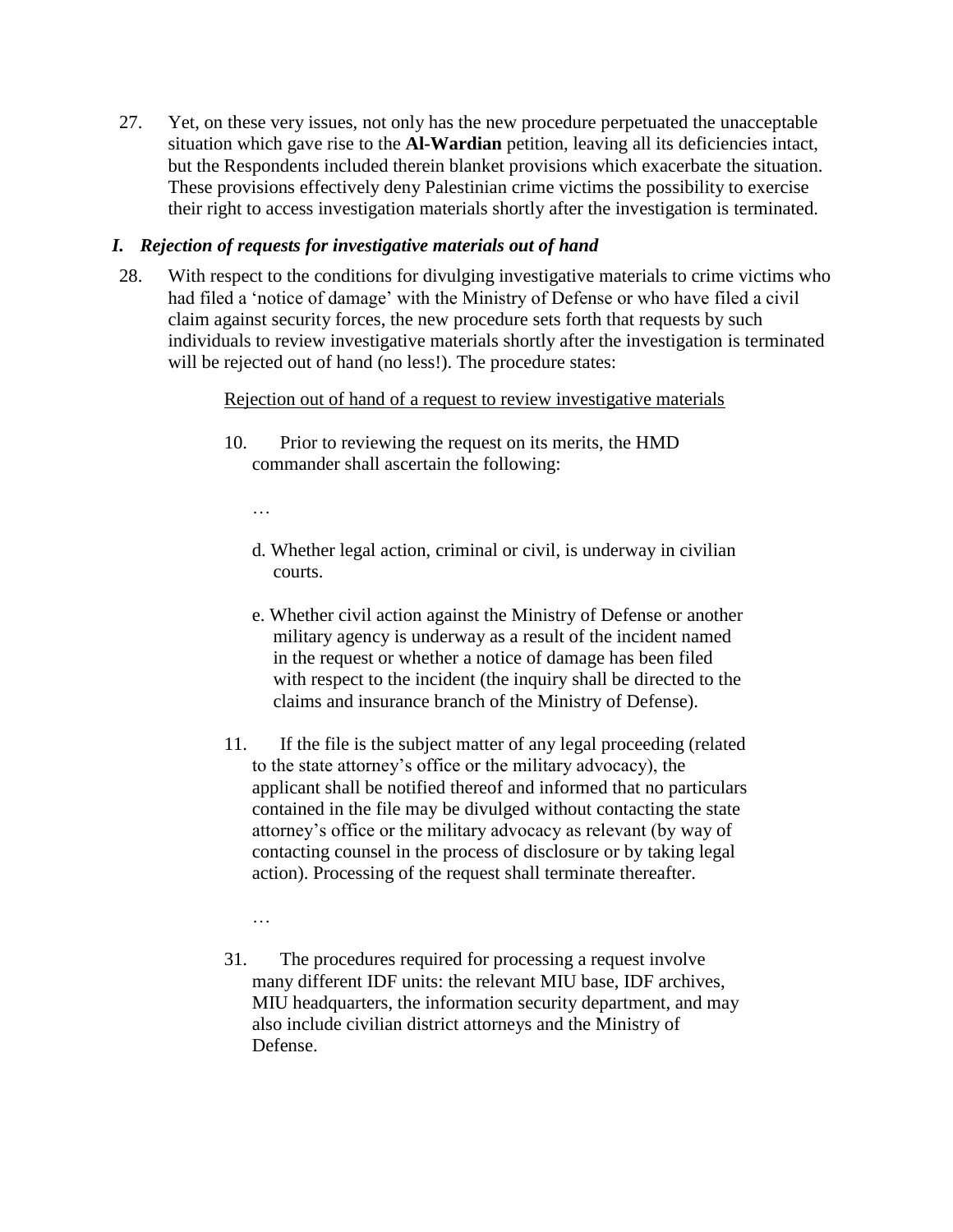- 29. The procedure's provisions thus establish that a crime victim's right to access an investigation file is rejected out of hand under the following two conditions: if civil action is pending in a court of law in his matter, or if he has revealed that he was considering taking legal action and had fulfilled an administrative duty imposed upon him and by giving the Ministry of Defense a notice of damage. For this purpose, the state attorneys were brought into the process of approving or rejecting access to files out of hand.
- 30. It should be noted in this context, that Sec. 5(a)2 of the Civil Wrongs (Liability of the State) Law 5712-1952, Amendment No. 4, 5762-2002, restricts the right of residents of the Area to sue for damages following injuries caused by security forces. Under this Section, an injured party, or someone acting on his behalf, must notify the Ministry of Defense in writing (notice of damage) within 60 days of the incident. In the absence of special reasons for doing so, the courts are precluded from hearing claims against security forces if the claimant did not submit the claim as per the provisions of the Civil Wrongs Regulations (Liability of the State) (written notice of damage) 5763-2003. Therefore, since 2003, according to the aforementioned Law and Regulations, an injured party must provide the Ministry of Defense with the full details of the damages he incurred at a very early stage and prior to the inquiry into the criminal complaint he submits, in order to reserve his right to have his claim heard by a court of law, inasmuch as he decides to file such claim within two years of the date of the event.
- 31. Note: These provisions contradict the position of the Respondents in **Al-Wardian**. First, given a pending civil claim: in their preliminary response dated July 23, 2008, the Respondents expressly stated (sec. 7) that they were also of the opinion that the rule whereby filing suit "**does not create an obstacle to receiving investigative materials for the purpose of appealing the closure of an investigation**". At the same time, the Respondents clarified: "In our opinion, the need for clarifying a civil claim may sometimes affect the timing and procedure for providing information. However, every claim is individually examined". Thus, the Respondents agree on the rule that investigation materials are to be handed over shortly after the investigation is terminated. In addition to all this, the exception – namely delays in divulging information and changes to the procedure – require a judicial decision based on the merits of the case. Therefore, an administrative provision authorizing the Respondents to reject a request out of hand in an administrative process is unreasonable and rises to the level of *ultra vires*.

Preliminary response on behalf of the Respondents dated July 23, 2008 is attached hereto as **Exhibit 3**.

32. Note: the dispute in **Al-Wardian** revolved around a Palestinian crime victim's right to receive MIU investigative materials shortly after the termination of an investigation, namely prior to filing a claim in the court. The reduction of the limitation period to two years, as prescribed by Amendment No. 4 to the Law, $<sup>1</sup>$  combined with the extended</sup> period of time during which army officials did not hand over investigation materials, whilst giving the applicants empty excuses, as detailed in **Al-Wardian**, are the causes

 $\overline{\phantom{a}}$ 

 $1$  Sec. 5.a.(3) of the Law.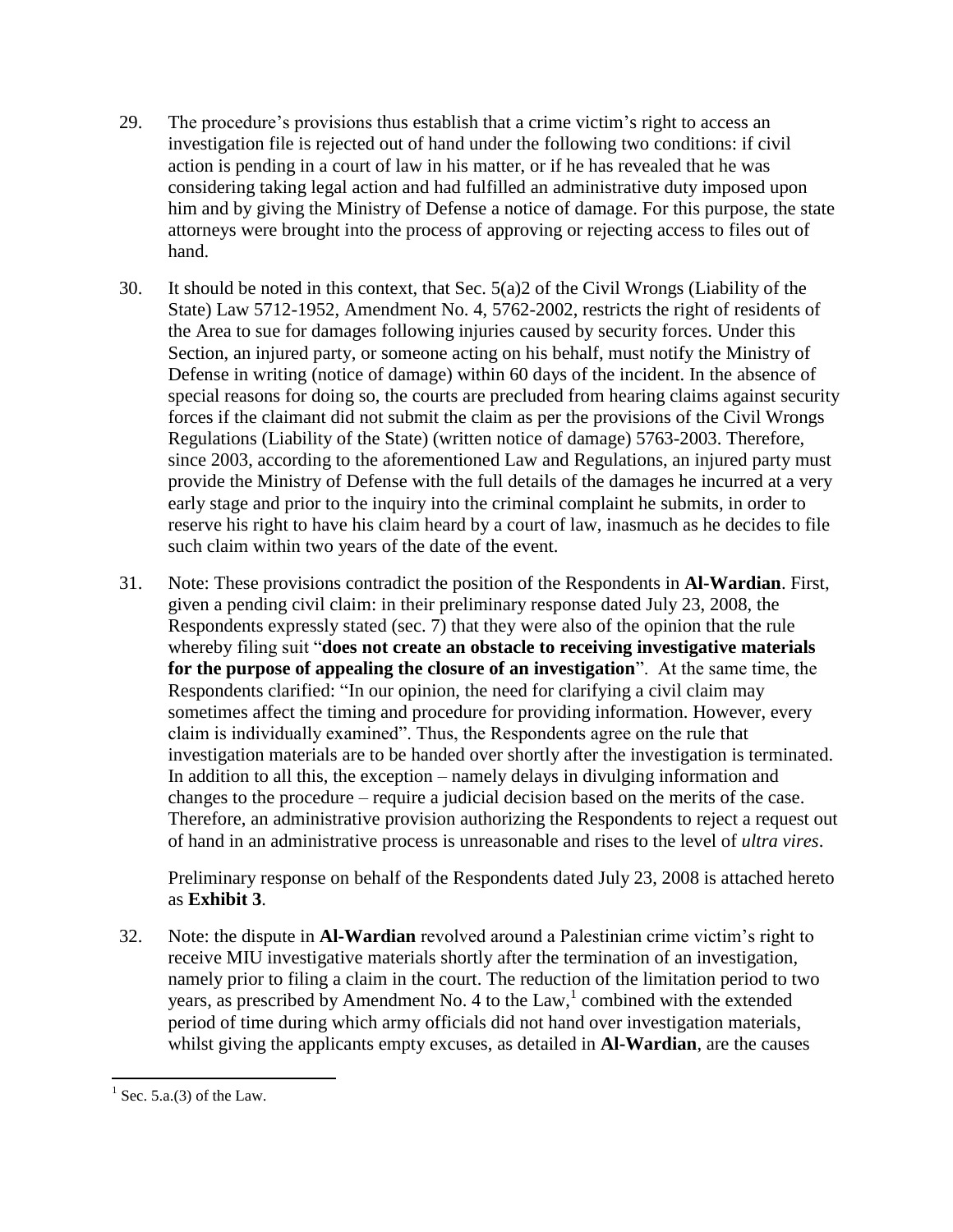that led to the balance of interests shifting (as argued by the Respondent there). The respondents have allowed themselves to deny Palestinian crime victims' rights and have relegated them to a clearly inferior position while blatantly ignoring the reduced period of limitations which was inserted into the Law at their request and for their needs (see below). Beyond the substantive infringement of the Petitioners' rights, taking legal action prior to reviewing investigative materials and exhausting the process of appeal coupled with the need to fight for the right to access information in the framework of the claim causes harm to the justice system, wastes the court's time and causes injury to crime victims in addition to precluding monitoring of the investigative process.

- 33. And now, what has been presented to the court as the exception to the rule to be employed only rarely in specific circumstances and subject to a judicial decision on divulging materials to the plaintiff has been inserted into the procedure as a blanket provision which gives military authorities the power to reject any request out of hand.
- 34. Secondly, with respect to the 'notice of damage': in **Al-Wardian**, the Respondents duly refrained from making arguments (either orally or in writing) with respect to the notice of damage filed to the Ministry of Defense. The Respondents did not claim that the exception allowing delay or denial of access to investigative materials shortly after the investigation is terminated applies to the notice of damage. However, in the provision, the Respondents empowered themselves to determine that giving a notice of damage is tantamount to taking legal action against the state and must be treated as a civil claim that has been filed with the court (no less!). The Respondents surpassed themselves and inserted into the provision a sweeping preliminary condition requiring the MIU reject any request to review investigative materials inasmuch as the applicant has submitted a notice of damage to the Ministry of Defense with respect to the incident about which he complained to the MIU.
- 35. Giving notice to the Ministry of Defense does not and was never meant to constitute legal action against the state. "Its purpose is to allow security forces to make inquiries regarding the circumstance of the incident and the reported injuries shortly after they occur, thereby precluding the possibility of raising claims regarding injuries caused by security forces long after the incident, when it is usually no longer possible to clarify the circumstances."<sup>2</sup> The position of security forces with respect to evidence improved once the legislator adopted the official aim of the Law and passed the amendment. Since then, the possibility that injured parties will make false accusations which security officials cannot clarify has decreased.
- 36. Following Amendment No. 4, as stated, the courts do not hear a claim if a notice of damage has not been filed with respect to the incident within 60 days of its occurrence. This means that for the injured party, not filing such notice within the specified time, is tantamount to relinquishing the legal right to file suit against security forces in future, if, after studying the situation properly, he should decide to do so. The result is that in implementing the procedure, the military is denying all Palestinian residents of the Area the right to access investigative materials shortly after an investigation is terminated.

 $\overline{\phantom{a}}$ 

<sup>&</sup>lt;sup>2</sup> Proposed Bills 5757, No. 2645, p. 497, explanatory notes on Sec. 6, pp. 501-502.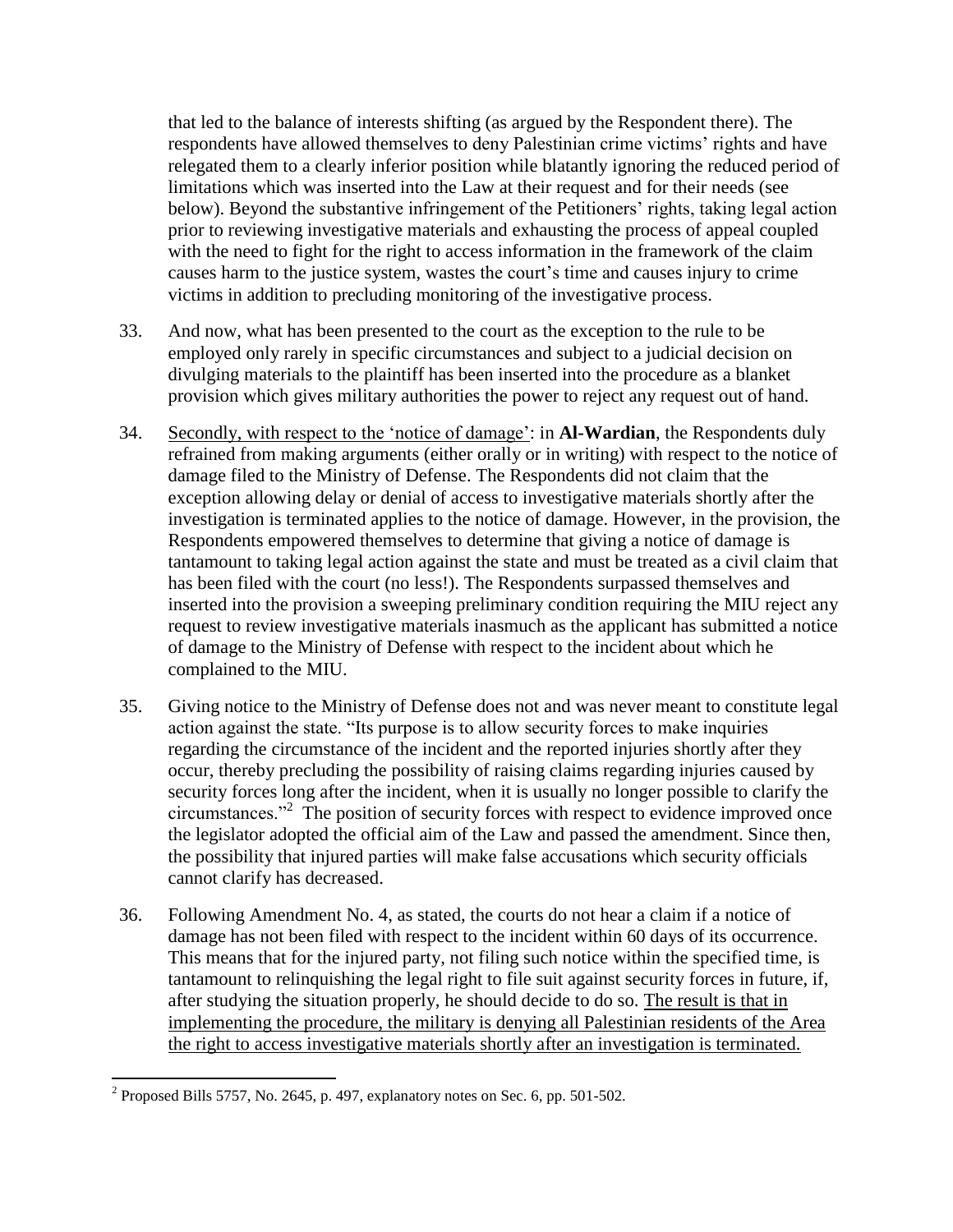Using a seemingly innocent provision, the Respondents violate the Petitioners' substantive and vested rights and, *inter alia*, tip the required balance between an injured party and the party that caused the injury – plaintiff and defendant, deny the right of crime victims to fully exercise their rights and prevent essential monitoring of the investigation.

37. All this while the parties that caused the damage are the same parties that formulated the procedure.

### *II. Timetable for granting access*

38. With respect to the timetable for providing investigative materials to crime victims who appeal the decision to close the investigation, the procedure sets forth as follows:

#### *Timetables*

- 30. To the extent possible, efforts must be made to complete the process of reviewing the application, reaching a decision on providing the materials and providing the materials in practice, after having received responses from all relevant officials, within 75 days. This timetable applies to average MIU files of approximately 100 pages.
- 39. As demonstrated, the timetable that was established is 75 days between submission of the request and a decision on whether or not to provide the investigative materials in an average file of 100 pages.
- 40. This generous timetable is inconsistent with the norms accepted in other branches of law which are analogous to the issue at hand. Furthermore, it is not compulsory ("to the extent possible"). It sets no timetable for files that have 200 pages (if the ratio is direct, does one have to wait 150 days for a decision on the right to access investigative materials in a 200-page file?) Yet, this is not all. The procedure gives instructions on measures to be taken when this generous timetable is exceeded:
	- 32. The above notwithstanding, if the officials processing the request do not complete their work within 75 days of receiving the request, the head of the monitoring and investigation division will make inquiries regarding the request's processing status. If processing officials have to complete their work within 90 days of receipt of the request, the head of the monitoring and investigation division will notify the applicant of the reason for the delay.
- 41. **Note well: if the time frame established in the procedure is exceeded, the head of the monitoring and investigation division must make inquiries. However, he is only required to notify the applicants of the delay 15 days after the deadline noted in the section on timetables has passed**!
- 42. **Moreover, once 90 days have elapsed from submission of the application and the head of the monitoring and investigation division notifies the applicant of the delay**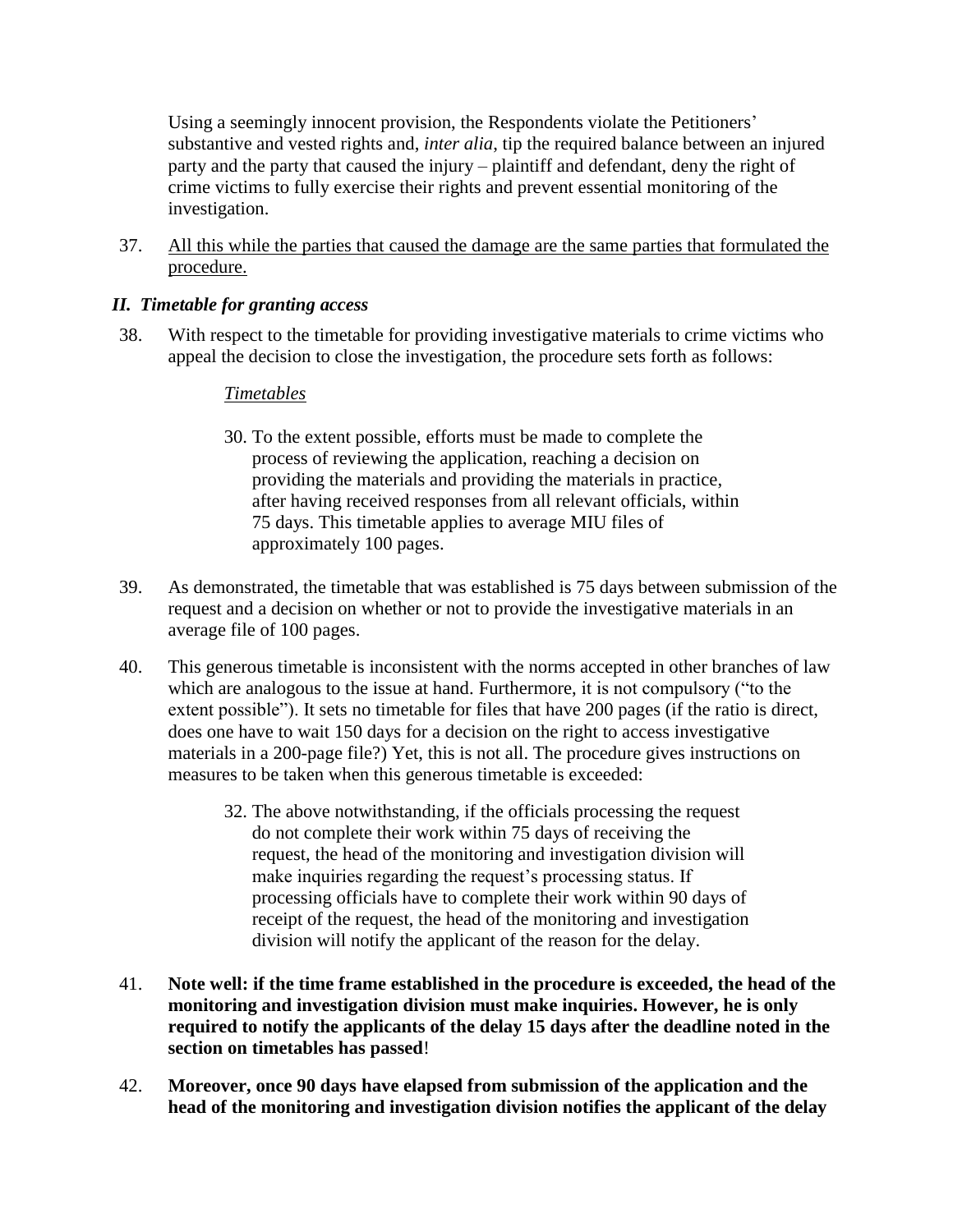**in providing the materials, the "timetable" becomes open ended. After notification is given, there is no further obligation on the part of the competent military official to meet any schedule and/or notify the applicant**.

#### *III.Appealing a decision not to hand over investigative materials*

- 43. Another issue regulated in the procedure is how an applicant may appeal a decision to deny him access to investigation materials:
	- 19. An applicant who wishes to appeal an MIU decision with respect to the provision of investigative materials may contact the head of the monitoring and investigation division in writing, listing the grounds for the appeal and explaining how his interest trumps the interest protected by the decision. The monitoring and investigation division will respond to the appeal in a manner which does not compromise any public interest.
	- 20. In cases where the investigation materials were not furnished due to non-approval by the information security department, the applicant must appeal the decision to the information security department or to the appropriate court. Such an appeal will not be processed and the applicant shall be referred to the information security department."
- 44. Secs.19 and 20 of the procedure, quoted above, effectively stipulate that an appeal of an administrative decision not to provide investigation materials to the applicant is to be submitted to the same official who made the administrative decision which is the subject matter of the appeal (!). The rules of good governance require separation between the entity making the decision from which appeal is sought and the entity entrusted with reviewing the appeal.

#### **E. Exhaustion of remedies**

- 45. As stated above, the **Al-Wardian** judgment was delivered on December 10, 2009 and gave the state 30 days to formulate a procedure which would define the conditions for handing over investigation materials, the timetable for doing so and the conditions for handing over investigation materials in connection with filing a civil claim.
- 46. On May 11, 2010, two months past the deadline given by the court, Adv. Ido Bloom, acting on behalf of Petitioner 1 (Petitioner 11 therein), contacted the commander of the MIU, the chief military prosecutor, the head of external relations at the information security department and the legal advisor for the intelligence corps at the intelligence corps headquarters, demanding to receive the procedure.

A copy of Petitioner 1's communication of May 11, 2010 is attached hereto as **Exhibit 4**.

47. On May 18, 2010, Petitioner 1 received the response of Captain Guy Conforti, Legal Advisor for the MIU enclosing the procedure which is the subject matter of this petition.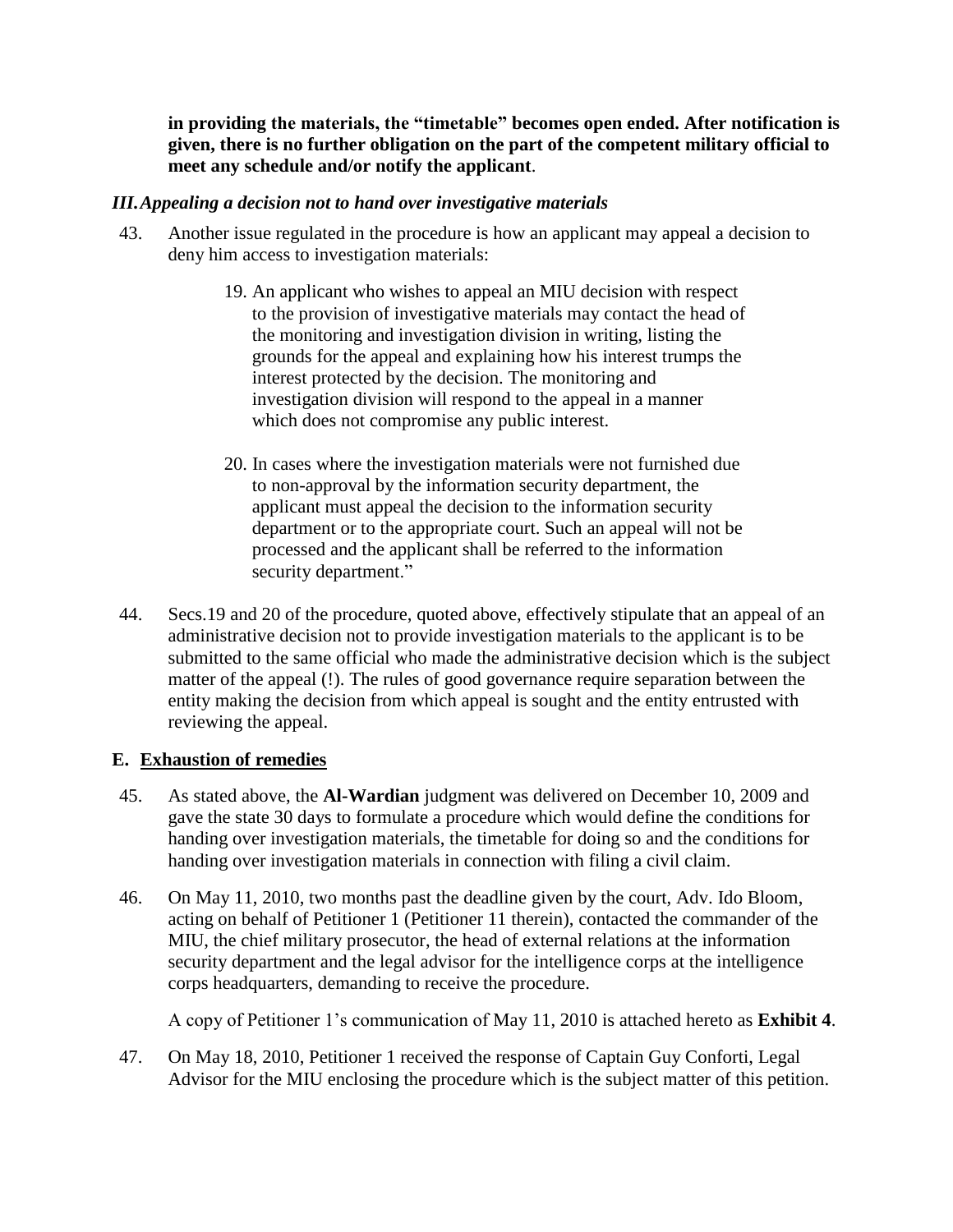A copy of the response of the MIU legal advisor is attached hereto as **Exhibit 5** (the procedure is attached hereto as **Exhibit 2**).

- 48. !!!On August 9, 2010, Adv. Hava Matras-Irron sent a detailed document to Captain Guy Conforti on behalf of Petitioner 1. The document contained Petitioner 1's full response to the arrangements stipulated in the procedure, which, in Petitioners 1's view, are inconsistent with the Respondents' position in **Al-Wardian** as presented to the Court and do not provide an appropriate solution for the issues raised by the Petitioners in their submission. Among others, Petitioner 1 took issue with the possibility of denying access to investigative materials as a result of fulfillment of the requirement to file a notice of damage and the existence of a pending or future civil claim. Petitioner 1 also took exception to the unreasonable timetables for fulfilling the right to access investigation files and the decision that the head of the monitoring and investigation division would serve as the official entrusted with reviewing appeals against his own decisions.
- 49. The letter also included a demand for the documents enumerated in sec. 16 of the procedure, which are the chief military prosecutor's guidelines of May 1, 2002 and the information security department guidelines.

A copy of the letter from Adv. Hava Matras-Irron dated August 9, 2010 is attached hereto as **Exhibit 6**.

50. On September 16, 2010, Gilat Fisher, client advocacy coordinator with Petitioner 1, sent another communication to Captain Guy Conforti, Legal Advisor to the MIU, recalling that Petitioner 1's response to the new procedure remained unanswered and that the missing materials requested in the letter dated August 9, 2010 (Exhibit 6 herein) had not been provided.

A copy of the letter from Gilat Fisher dated September 16, 2010 is attached hereto as **Exhibit 7**.

51. On October 7, 2010, Captain Guy Conforti, Legal Advisor to the MIU confirmed receipt of Petitioner 1's previous communication and notified that the issues raised therein were under review and that a response would follow. Captain Guy Conforti enclosed the chief military prosecutor's guidelines of May 1, 2002 and added he was unable to send the information security department guidelines as these were classified and he had no access thereto.

A copy of the response of the legal advisor to the MIU dated October 7, 2010 is attached hereto as **Exhibit 8**.

52. On December 15, 2010, Adv. Hava Matras-Irron sent another communication to Captain Guy Conforti, Legal Advisor to the MIU, on behalf of Petitioner 1, repeating her request for a pertinent response on the issue of the deficiencies in the procedure listed in her detailed response of August 9, 2010 (Exhibit 6 herein).

A copy of the letter from Adv. Hava Matras-Irron dated December 15, 2010 is attached hereto as **Exhibit 9**.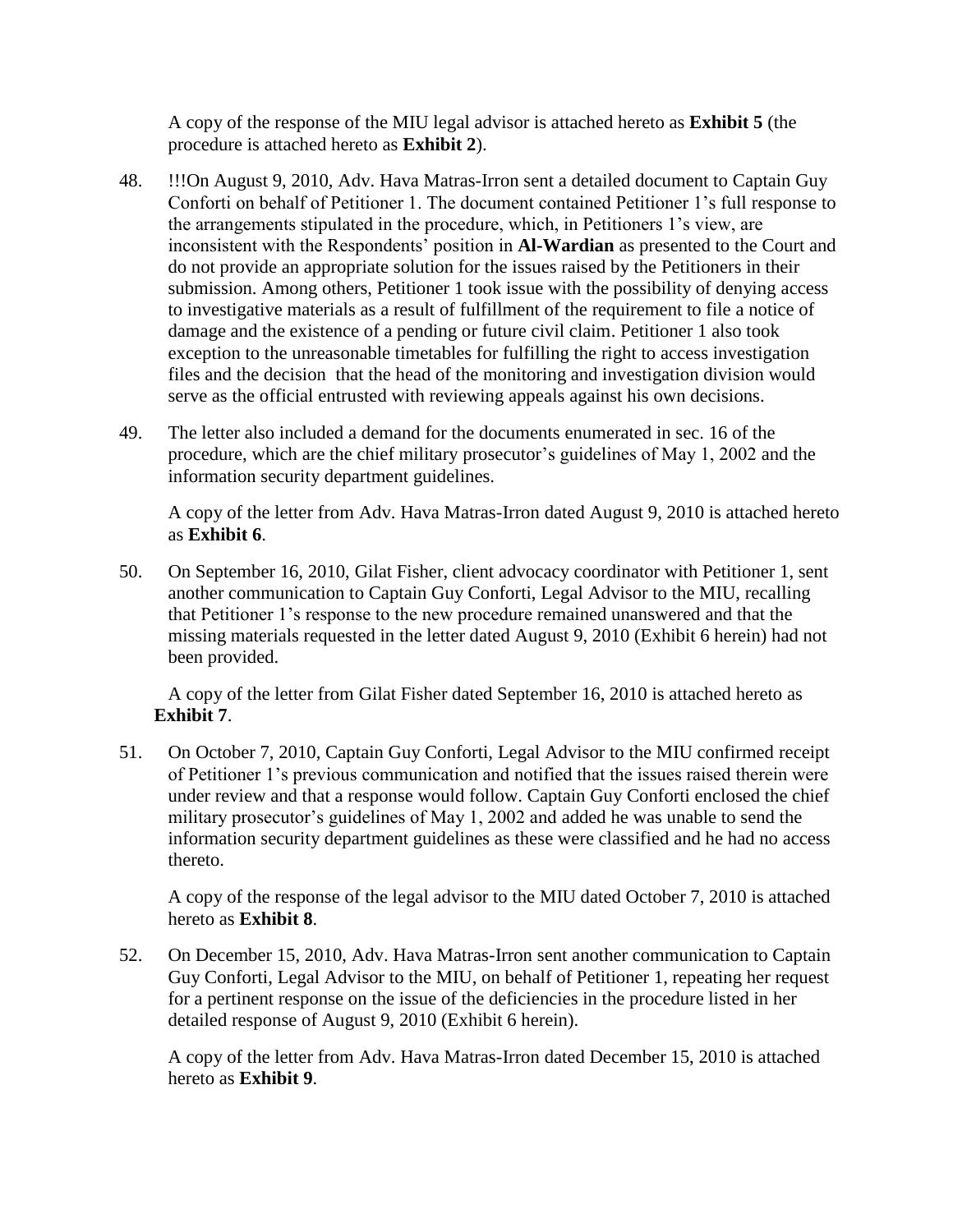- 53. At the time of writing and despite the many months that have elapsed since the communication detailing Petitioner 1's grievances with respect to the procedure's arrangements, particularly the preclusion of access to investigation files due to a pending or planned civil claim, the timetables and the issue of the official to whom appeals against decisions denying access should be addressed, no response has been forthcoming.
- 54. Hence the petition at bar.

# III. The Legal Argument

### **A. The argument in brief**

- 55. In brief, the Petitioners argue that the arrangements offered by the procedure on three matters must be rejected on the grounds that they are extremely unreasonable, motivated by extraneous considerations and disproportionately infringe upon fundamental rights. We refer to the following three issues:
	- a. The option to deny a request to access investigative materials due to a pending or potential civil claim, including involvement by state attorneys in decisions whether or not to furnish materials;
	- b. The lax and optional timetable for reaching a decision whether to grant the right to access investigation files;
	- c. The fact that the official to whom appeals against decisions to deny the right to access investigative materials must be directed is the official who makes the original decision.
- 56. We hereinafter argue that the arrangement contained in secs. 10, 11 and 31 of the procedure, which were presented in the section entitled "The Facts" above and which determine that filing a civil claim and a notice of damage constitute preliminary grounds for rejecting an application to access investigation materials and that the state attorney is one of the possible entities in the chain of officials examining an application for access to investigation materials must be invalidated both due to the unreasonable restriction of the right to access investigative materials and on the grounds that the aforesaid arrangement is based on an extraneous and unacceptable motivation (the desire to deny a complainant access to documents which may assist him in a civil claim).
- 57. We hereinafter argue that the timetable set forth in sec. 30 of the procedure must be invalidated as it is extremely unreasonable.
- 58. We hereinafter argue that the arrangements for appealing a decision not to hand over investigative materials to the applicant, set forth in secs. 19 and 20 of the procedure, are unlawful on the grounds that they do not meet the standard for good governance and cause disproportionate injury to the appellant's right to be heard.

#### **B. The right to access investigation materials:** source and scope

59. The procedure relates to handing over investigative materials to crime victims and other individuals. The right of crime victims to access these materials derives from the rules of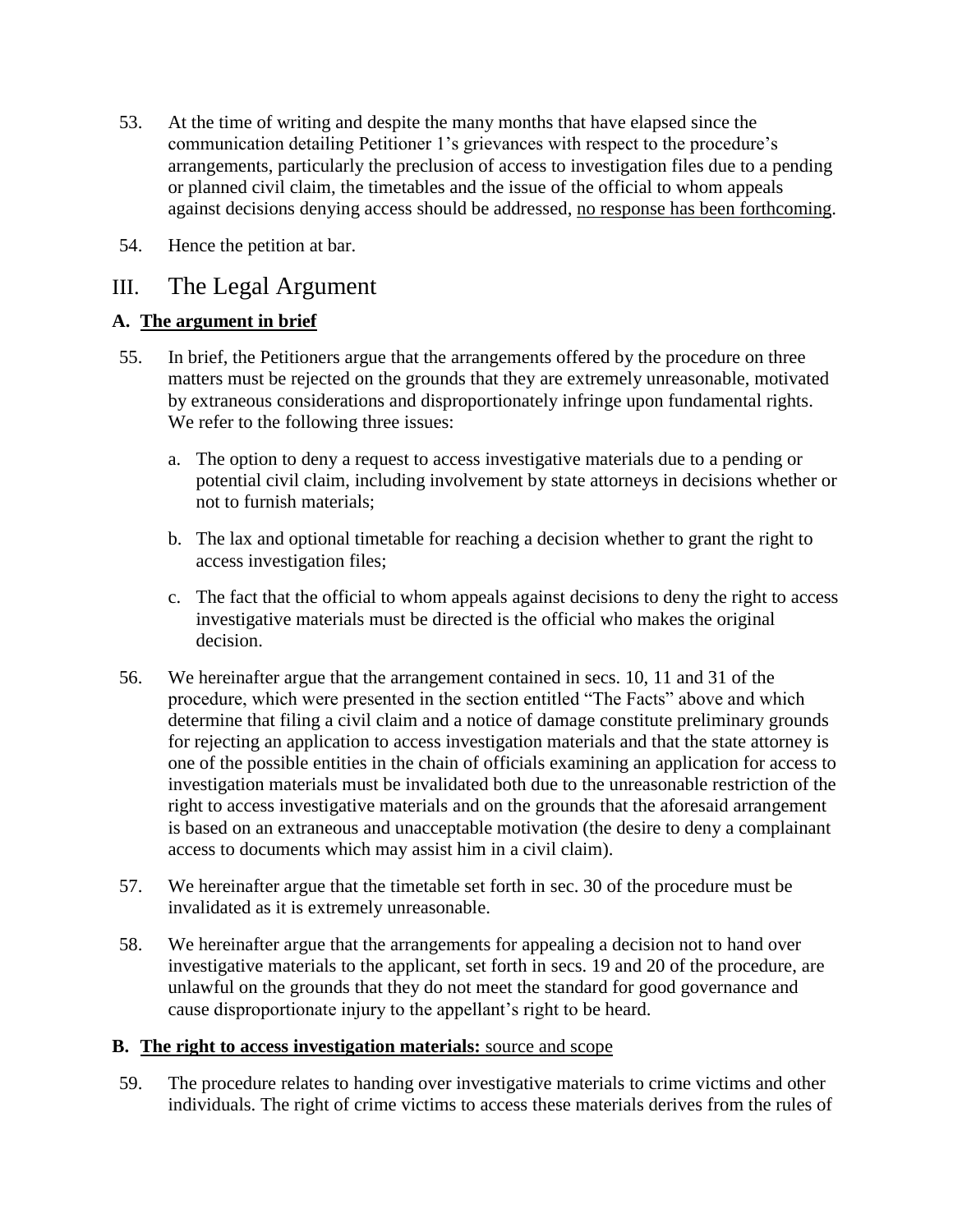natural justice which provide the basis for *due process* for individuals who complain of a crime committed against them.

- 60. The administrative authority's duty to ensure the fairness of the procedure originates, as aforesaid, in the rules of natural justice, namely **the right to be heard and the requirement for impartiality**. These rules express the baseline for procedural fairness without which it is difficult to see how a process has the qualities necessary for assuring a result that is not inherently unjust.
- 61. The rules of natural justice require, therefore, that a decision which impacts individuals be made only after said individuals are given the opportunity to present arguments against it to the deciding official. Case law has gone further to determine that in order for the right to be heard to be substantive and effective (rather than theoretical, formal or symbolic), it must be based on sufficient disclosure of the information used for arriving at the administrative decision. Without such disclosure, the individual is unable to know the reasons for the decision against which he seeks to argue and his right to be heard becomes a dead letter.
- 62. Being apprised of the information used for arriving at the decision constitutes **the right of access** and as stated, it is an inherent part of **the right to be heard**.
- 63. **The decision** in the case at hand is the decision to close an investigation file without serving indictments and without conducting further investigative measures. **The right to be heard** is the right of the individual affected by the decision (in our case: the complainant) to file an appeal in which he pleads his case against the decision. **The right of access** is the right to review the case file in order to understand the basis for the decision.
- 64. Therefore, in the case at hand, denying of the right of access negatively affects the possibility of effective and serious appeal (i.e. an infringement on the right to be heard), and compromises the **fairness** of the process by which the decision to close the investigation file was made.
- 65. As stated, the right to be heard relies primarily on pleading effectively and cannot be deemed to be fulfilled if pleading is inherently ineffective. **The right of access** is derived from the right to be heard as a means for enabling effective pleading. The underlying concept is that a person cannot plead his case effectively when he does not know the factual and legal basis for the decision. Therefore, in order to fulfill the right to be heard effectively, the individual is entitled to have access to all the information that was available to the authority at the time it made its decision on his matter. This right is personal. It is the right of an individual who was harmed by an administrative decision and it is different from the general right of access to information set forth in the Freedom of Information Act.
- 66. The importance and logic of granting a right to access the material which formed the basis for the decision is self-evident, as President (as was his title then) Barak held in a different context: LCA 291/99 **D.N.D Stone Supplies Jerusalem v. VAT Director**, IsrSC 58(4) 221, p. 232 (emphases added):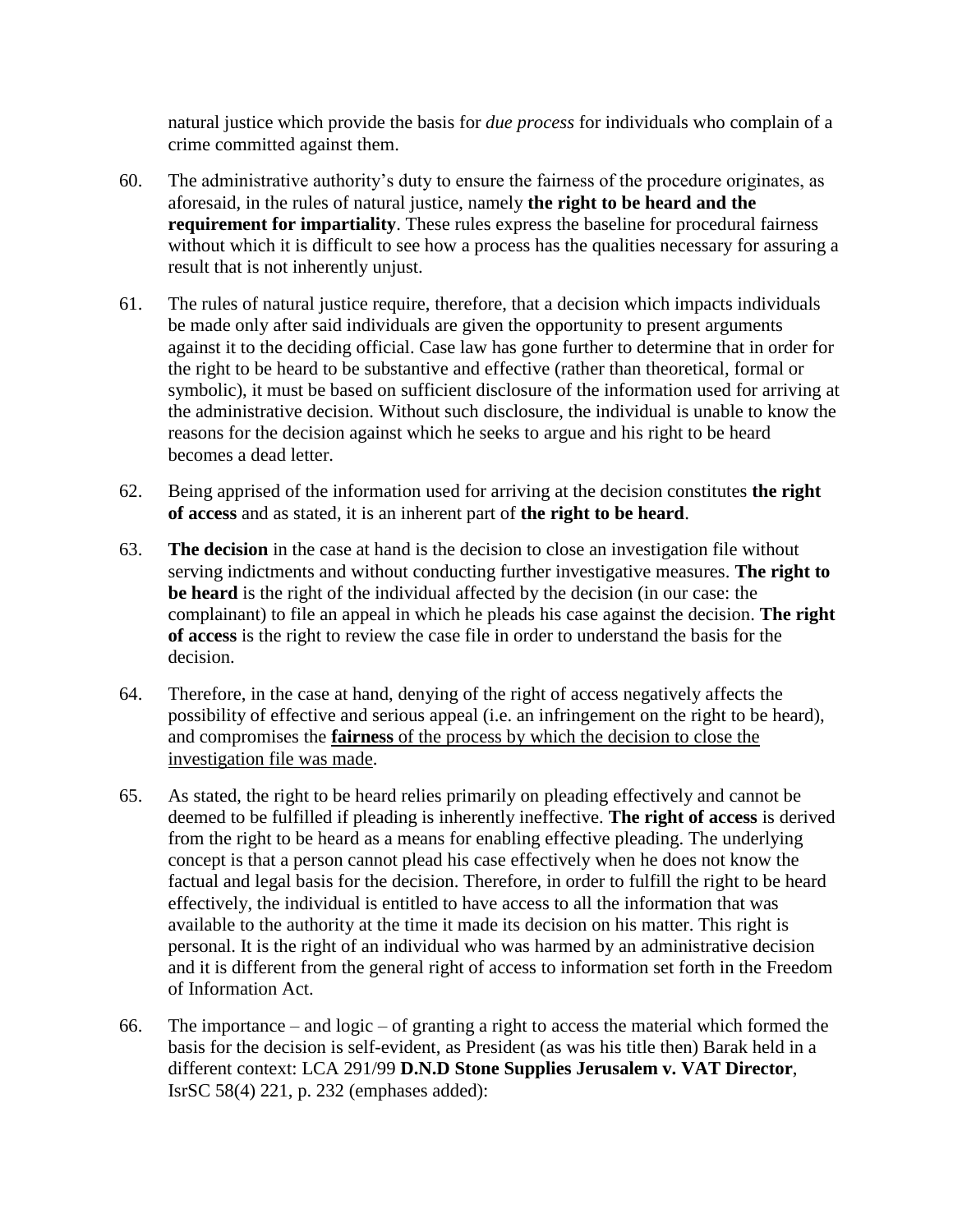In this state of affairs [when the person seeks to appeal an administrative decision regarding his case], the individual has a right to know the basis for the decision. **Only such knowledge guarantees that his appeal against the authority's decision will be pertinent and focused. Only an appeal that relies on full information can be an effective appeal which fully exercises the appellant's right to be heard and to challenge the information used against him directly. For this reason, the right of access is generally seen as an aspect of the right to be heard.**

67. The general rule in the case law of the Supreme Court is that a person who is involved in a decision made by an administrative authority has a right to review the documents collected by the authority for the purpose of reaching its decision (see for example, CA 6926/93 **Israel Shipyards LTD v. Israel Electric Corp.**, IsrSC 48(3) 749, 796) where Justice Cheshin held:

> This is the doctrine: public documents are open, in principle, to the person involved and should an authority refuse to allow said person access to the documents, either generally or individually, the authority bears the onus of substantiating its refusal.

68. Thus, where an individual has a right to plead against an administrative decision pertaining to him, he may, in general, access the material which formed the foundation for the decision. See the instructive judgment of the Honorable Court – HCJ 10271/02 **Avraham Fried v. Israel Police Force, Jerusalem District et al.** (Pador, (unreported) 06 (17) 374) (hereinafter: **Fried**), which deals specifically with the right to access investigative materials in a file which did not lead to an indictment. Justice Adiel held therein that:

> **The right of access is inextricably linked to the right to be heard** (in view of its importance for exhausting the individual's other procedural rights. **Basic fairness in the relationship between an individual and an authority dictates that this right be strictly upheld** (cf: HCJ 7895/00 **Aloni v. City of Jerusalem Comptroller**, IsrSC 57(4) 577) (*id.*, sec. 6)

(all emphases added unless otherwise stated, M.S.)

69. All this was true prior to the Freedom of Information revolution caused by the Freedom of Information Act 5758-1998. The Act expanded the rule conferring the right of access to public documents such that it no longer applies only to individuals with a personal stake in the information collected by the administrative authority and elevates freedom of information to the status of a fundamental right. The explanatory notes to the Freedom of Information Bill are relevant:

> The right to receive information from a public authority is a fundamental right in a democratic regime. It is a basic prerequisite for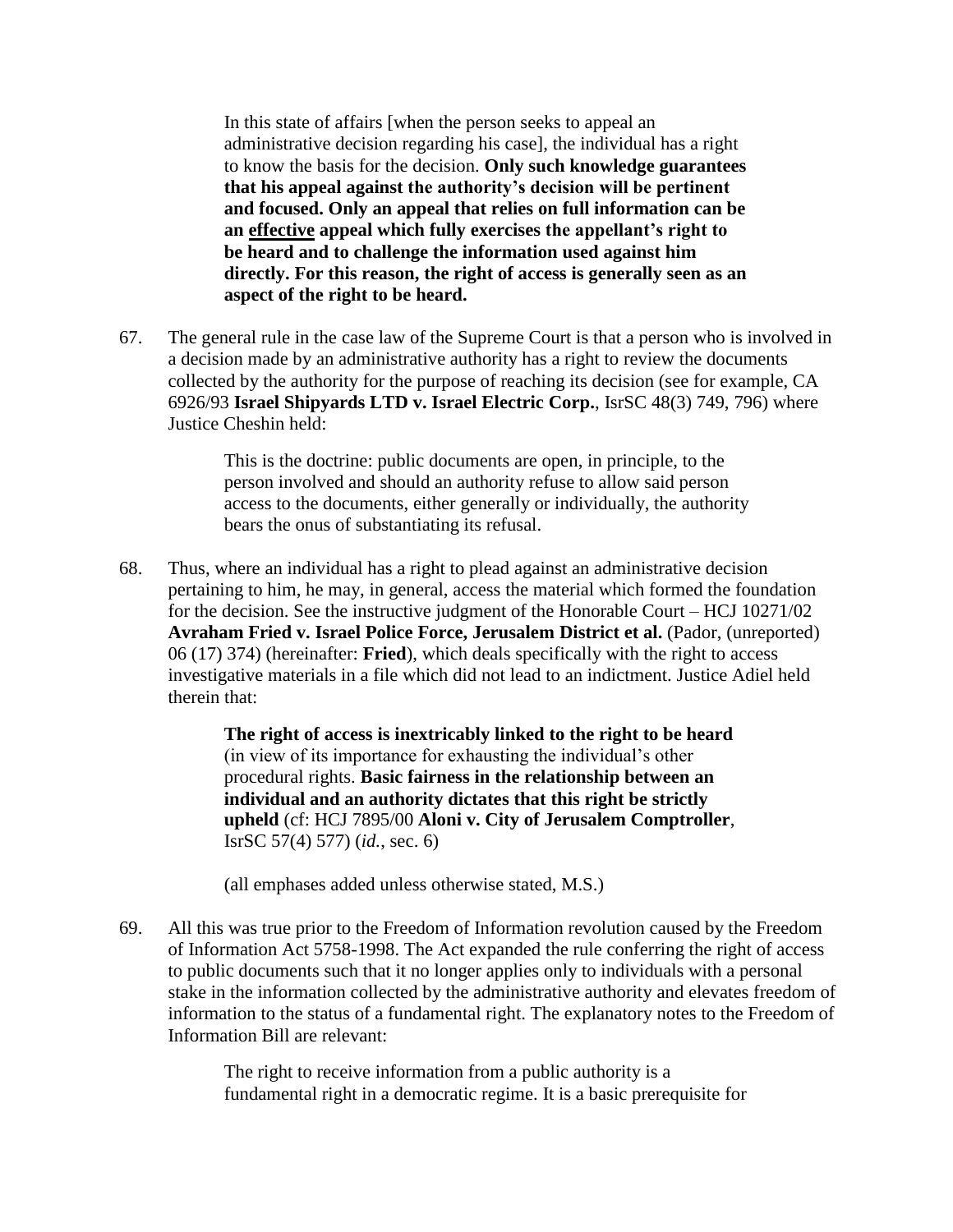upholding freedom of speech and fulfilling other political rights as well as other human rights relating to all aspects of life. Greater access to information will assist in promoting social values, including equality, the rule of law and respect for human rights, and will allow better public monitoring of state actions.

(Explanatory notes for the Freedom of Information Bill 5756-1996, Bills 2523, p. 608; Explanatory notes for the Freedom of Information Bill, 5757-1997, Government Bills 2630, p. 397).

- 70. Thus, having demonstrated that the right of access has gained independent status as one of the cornerstones of due process, it is clear that despite the fact that this is not an absolute right, infringement of it must be given considerable weight in any arrangement relating to the issue. In the case at bar, the three arrangements which are the subject matter of the petition constitute a substantive and unreasonable restriction of this very right.
- 71. The administrative decision to close an investigation without filing indictments cannot be challenged without reviewing the basis for the decision, i.e. the investigative material in the file that is about to be closed. Exercising a crime victim's right to plead against a decision to discontinue an investigation by way of filing an appeal, without knowing anything about the actions taken in the investigation or their results, is akin to shooting in the dark and certainly does not meet the test of effective pleading.
- 72. A crime victim's right to access the investigative materials collected as a result of his complaint after a decision was made not to file indictments is a classic example of how the right to be heard is drained of any meaning in the absence of the right of access.
- 73. In our view, when the arrangements for handing over investigative materials to crime victims were established in the process of formulating the procedure which is the subject matter of the petition, the infringement on the right of crime victims to be heard and their right of access was not duly considered. A balance between infringement of the right to be heard and the right of access and other interests that create a situation in which the rights become meaningless, cannot be considered reasonable or proportionate.

#### **C. Remedy A – the pending or prospective civil claim – extraneous and unacceptable consideration**

- 74. The first remedy sought in this petition concerns secs. 10 (d) and (e), 11, 12 and 13 of the procedure which is the subject matter of the petition. These sections establish the crime victim's right to review investigative materials when a civil claim against security forces regarding the incident has been filed or is being considered. **Note: the person filing or planning to file the civil claim does not necessarily have to be the complainant requesting access to the investigative materials. The fact that a civil claim is underway or may take place is sufficient for denying access.**
- 75. According to the procedure, a crime victim's right of access, the prerequisite for effectively exercising the right to be heard by way of appealing a decision to discontinue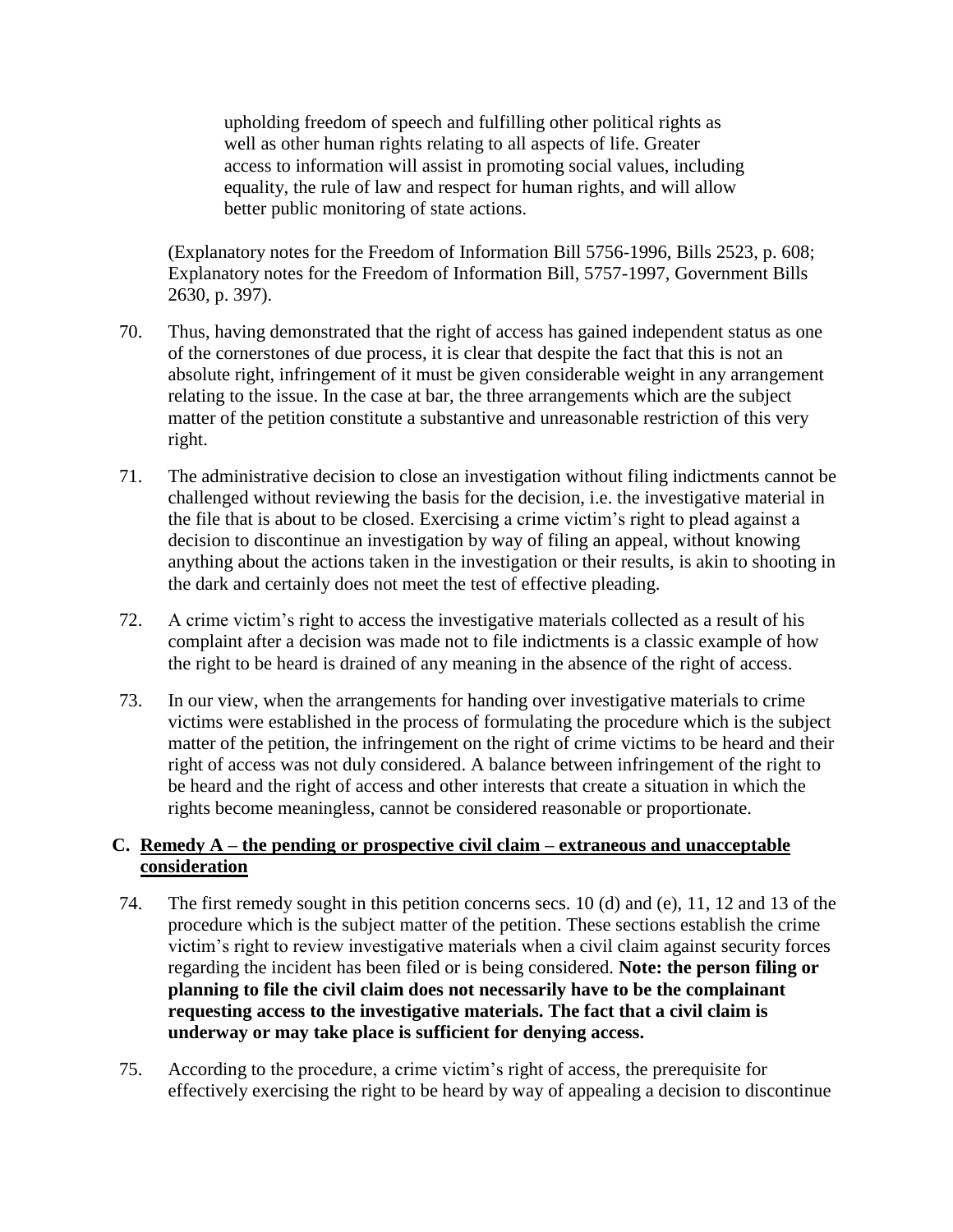an investigation without results, is **denied** *in limine* any time any person is considering filing suit against security forces for damages incurred in the incident which is the subject matter of the complaint and certainly where such suit was filed prior to submission of the request for review.

- 76. The procedure is phrased clearly and unambiguously. It ostensibly leaves no room for discretion: "**If the file is the subject matter of any legal proceeding (related to the state attorney's office or the military advocacy), the applicant shall be notified thereof and informed that no particulars contained in the file may be divulged**..." (see also sec. 10 which stipulates rejection out of hand if there is a civil claim or a notice of damage under the Civil Wrongs (Liability of the State) Law)).
- 77. **The Petitioners argue that the question of whether or not a civil claim is taking place and the interests of the State as a litigant in a civil case constitute extraneous and unacceptable considerations with respect to access to investigation files by crime victims.** The Petitioners argue that the State is abusing the powers it has in the realm of pubic law in order to gain an advantage as a civil litigant.
- 78. Indeed, in addition to breaching the rules of natural justice, the procedure is flawed by the insertion of extraneous considerations into an administrative decision. Administrative law requires the authority to exercise the powers vested in it by law only in pursuit of purposes for which said power was granted. This restriction is one of the dictates of the rule of law, which requires an administrative authority to serve the purposes for which it was established.
- 79. In the case at hand, the power vested in the authority is the power to consider whether to allow a crime victim to access MIU investigative materials in a file opened following his complaint. The purpose of the power stems from the powers of the military police, the agency in charge of enforcing military law on IDF soldiers and commanders.
- 80. In reviewing a request to access investigative materials, the range of considerations the MIU is permitted to take into account covers considerations of justice, law and order, public order and state security. The MIU is also empowered to make considerations stemming from the general purposes of our legal system, such as the right to privacy.
- 81. However, the new procedure introduces a new consideration which is to be made while processing a crime victim's request for access, namely, a consideration regarding monetary damages caused to the State as a civil litigant in a civil claim filed with respect to the incident which is the subject matter of the complaint.
- 82. The matter should be clearly stated: **When a crime victim seeks to access investigative materials for the purpose of considering whether or not to appeal a decision to close the case without filing indictments, considerations of civil litigation regarding the same incident are extraneous and unacceptable.**
- 83. Appeals against the closure of MIU files, just as appeals in the parallel enforcement apparatus of the Israel Police, have been a routine practice for years. The right of crime victims to appeal the closure of an investigative file without indictments is cited as a preferred interest for granting the right of access in the military prosecutor general's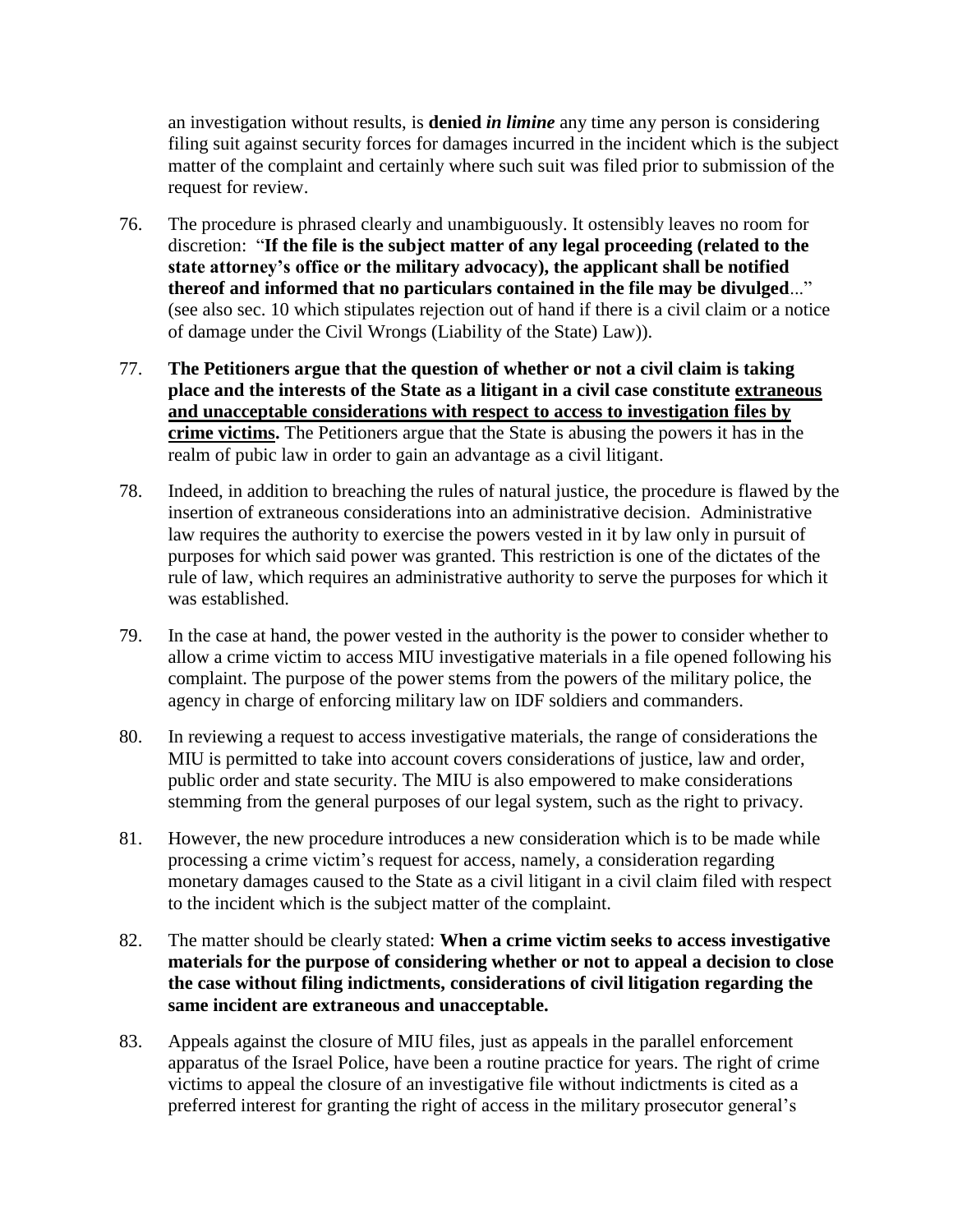guidelines of May 1, 2002, the same guidelines the procedure refers to as a source for setting criteria for handing over investigative materials (sec. 16 of the procedure, sec. 3 of the military prosecutor general's guidelines, May 1 2002)

Sec. 3 of the Military Prosecutor General's Guidelines, May 1 2002 is attached hereto as **Exhibit 10**.

- 84. By inference, Sec. 64 of the Criminal Procedure Law (Incorporated Version) 5742-1982, which addresses the right to appeal the decisions of the Israel Police and the state attorney's office indicates that:
	- a. A complainant may appeal a decision not to investigate or not to charge for reasons of lack of public interest in the investigation or trial, lack of sufficient evidence or lack of guilt, as follows:

…

The list provided thereafter enumerates the agencies whose decision may be appealed and the relevant agencies to which the appeals must be submitted.

- 85. As sovereign, the State operates enforcement agencies, authorizes investigative agencies and runs a judicial system. However, as a litigant in a civil claim, the State is a private entity for all intents and purposes and conflating its interests as such with its powers as a sovereign is a severe breach of the prohibition on extraneous considerations.
- 86. Note: Sec. 2 the Civil Procedure Law (State as Litigant) 5718-1958 also stipulates: "For the purpose of proceedings, the State is deemed as any person". As any person, it is inconceivable that it should be allowed to use its special powers as the operator of the investigation and enforcement apparatus to protect its interests as a civil litigant – in this case, by denying access to those entitled as a result of their rights within the criminal procedure, or by putting pressure on crime victims not to file civil claims in addition to filing criminal complaints against security forces.
- 87. Such a situation is akin to the State using its police to investigate a question which is the focus of a civil claim against it or against one of its institutions. For instance: consider a claim against the National Insurance Institute in which the plaintiff claims he suffers from a disability. Is it conceivable that instead of using (and paying) a private investigator to find out whether the plaintiff is truthful, the National Insurance Institute contacted the police and asked it to use its special powers for such an investigation? This is clearly inconceivable. The same holds true for the matter at hand. Using the MIU's discretion on granting access to investigative materials cannot be influenced by considerations of any procedural advantage that may be gained by the State as a private litigant in any way. **This is abuse of the State's powers. These are extraneous and unacceptable considerations and interests which contaminate the decision and make it unacceptable**.
- 88. **If this were not enough, as noted above, the administration surpasses itself and rejects requests out of hand not only when there is a pending civil claim due to the**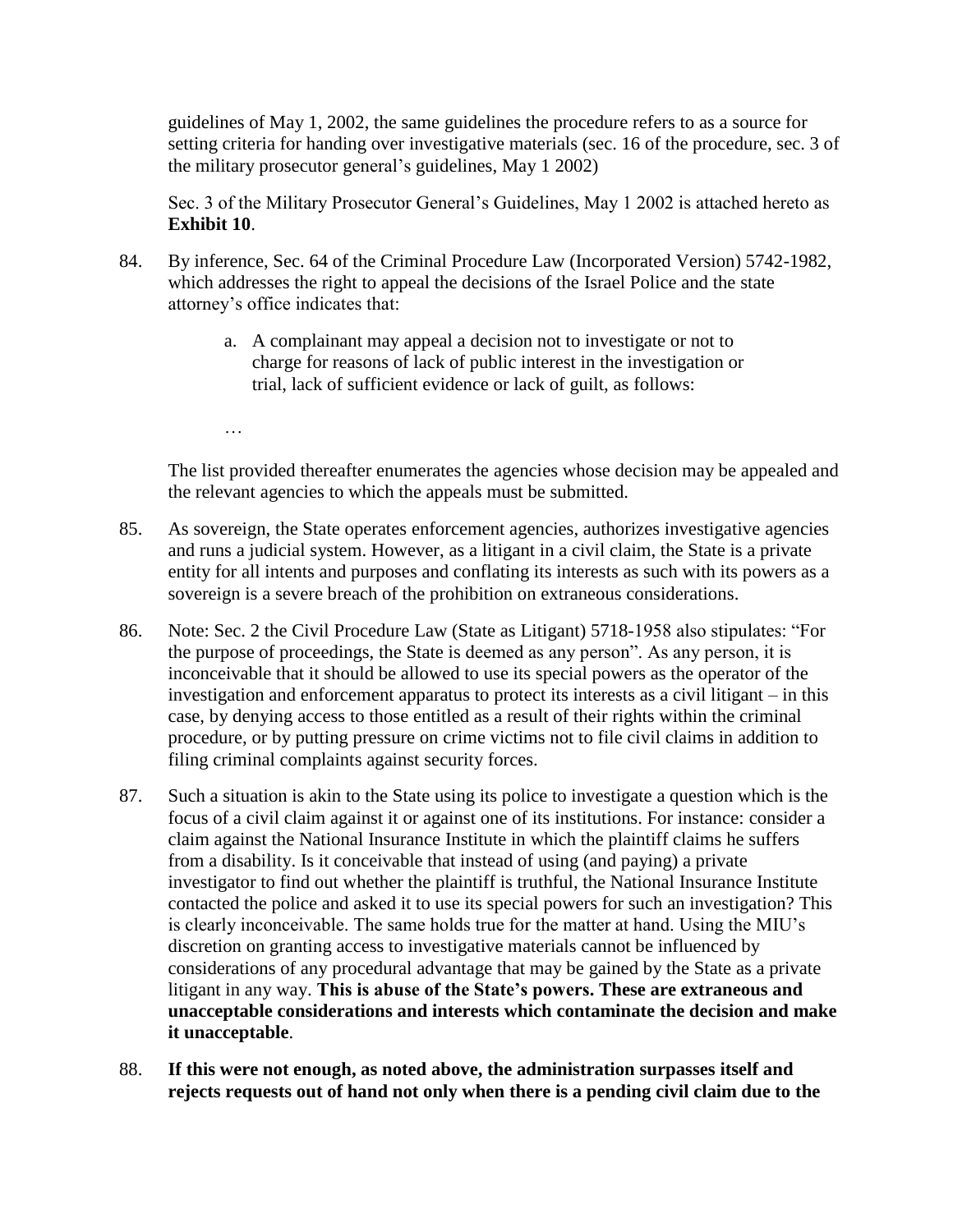**investigated incident, but also when any person (not necessarily the complainant in the criminal file) has given the Ministry of Defense notice of damage under Sec. 5a(2) of the Civil Wrongs (Liability of the State) Law 5712-1952, Amendment No. 4, 5762-2002.**

89. **And so the absurdity reaches new heights: The complainant is denied the right of access and with it, the right to be heard effectively, due to a concern that in future, he or someone else may (or may not) sue the State over the investigated incident. This is clearly unreasonable. It is an insertion of an extraneous consideration into the authority's decision making process.**

The procedural arrangement vs. the State's position in **Al-Wardian**

- 90. Secs. 10 (d) and (e), 11, 12, 13 and 31 of the procedure, which is the subject matter of this petition, stipulate that filing a claim against the state, or submitting a notice of damage preclude access to investigative materials. This contradicts the State's position in **Al-Wardian**.
- 91. As recalled, in **Al-Wardian**, Petitioner 1, along with other petitioners, challenged the practice in force prior to the procedure. In the judgment, the High Court of Justice instructed the Respondents to formulate a procedure for accessing investigative materials.
- 92. The State's position in **Al-Wardian** entirely contradicts the arrangement in the procedure:

The Respondents' position is that filing a claim against the State does not create an obstacle to receiving investigative materials for the purpose of appealing the closure of an investigation file". See **Exhibit 3** (sec. 23, herein)

93. It follows that the Respondents, who formulated the procedure following the Court's instructions and the former practice, used the opportunity that presented itself to restrict the right of access and help the State in civil proceedings in sharp contrast to the purpose for which they had been instructed to formulate the procedure in the first place and in contrast to the State's position with respect to the appropriate right of access of MIU cases.

The State Attorney's parallel procedure with respect to review of police investigative materials

- 94. Sec. 14.8 of the state attorney guidelines entitled "Requests by Various Parties to Access Information from Investigation Files" is parallel to the procedure which is the subject matter of the petition. It regulates the issue of access to police investigative materials.
- 95. The procedure explicitly states that the crime victim's interest in the investigative materials for the purpose of a civil claim with respect to the investigated incident is legitimate and central. The procedure **does not mention the question of whether there is a pending civil claim against the state due to the incident among the considerations which are relevant to the issue of access**.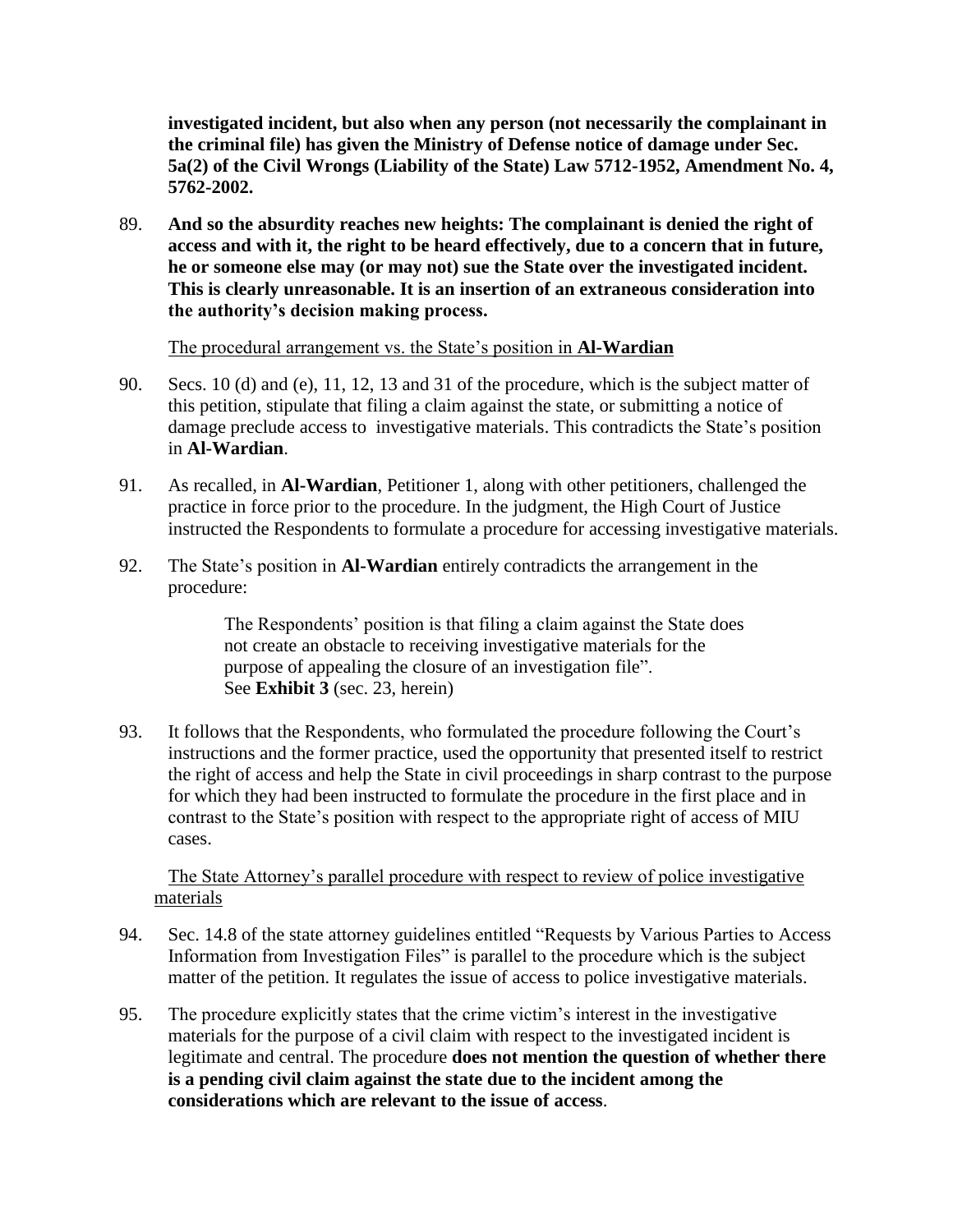96. Sec. 14.8 has recently undergone amendments which are the subject matter of a different petition filed by Petitioner 1 (HCJ 5090/11 **Yesh Din – Volunteers for Human Rights et al. v. State Attorney**). However, on the issue at hand, neither the current nor previous (more liberal) version of the guidelines contain any reference to the existence of a civil claim against the state as a consideration for denying access.

A copy of sec. 14.8 of the state attorney's guidelines on "Requests by Various Parties to Access Information from Investigation Files" is attached hereto as **Exhibit 11**.

97. Moreover, the previous, 2002, version of the state attorney's guidelines regarding crime victims' right to access police investigation files which have been closed stated the position that access **for the purpose of filing a civil claim** is legitimate and constitutes a consideration in favor of granting the right of access:

> Such is the case when the police decide to shelve an investigation file and a complainant wishes to appeal this decision, or petition the HCJ against the decision to close, and requests access to the material for this purpose. In such a case, **access is to be granted unless there is a substantive interest, of the type listed below, which precludes access.** However, if a complainant wishes to access the material for the purpose of filing a civil claim against the suspect, he does have a legitimate interest in accessing the material, but this interest is not as strong as in the former case."

(emphases in original, M.S.)

- 98. **We emphasize: this petition is not directed at the right of crime victims to access investigative materials for the purpose of using them in a civil case. The Petitioners represent complainants who wish to exhaust criminal proceedings with respect to crimes committed against them**.
- 99. Yet, the state attorney's guidelines detailed above indicate that not only does the existence of a parallel civil claim not constitute a consideration for withholding investigation materials, but that in some cases it alone constitutes sufficient interest for handing over materials.

The Respondents' solution: a motion for disclosure in a civil case

- 100. The procedure proposes an alternative solution for the infringement of the rights of crime victims who have filed a civil claim or notice of damage. The proposed solution is disclosure within the framework of the civil proceedings in court.
- 101. Our view is that this proposal does not provide a solution for the rejection of requests for access out of hand; first, practically, the disproportionate delay in exercising the right of access, and as a result the right to be heard, renders these rights meaningless; second, substantively, the right of access is distinct from procedural rights in a civil trial and the two must not be confused; third, the complainant seeking access is not always the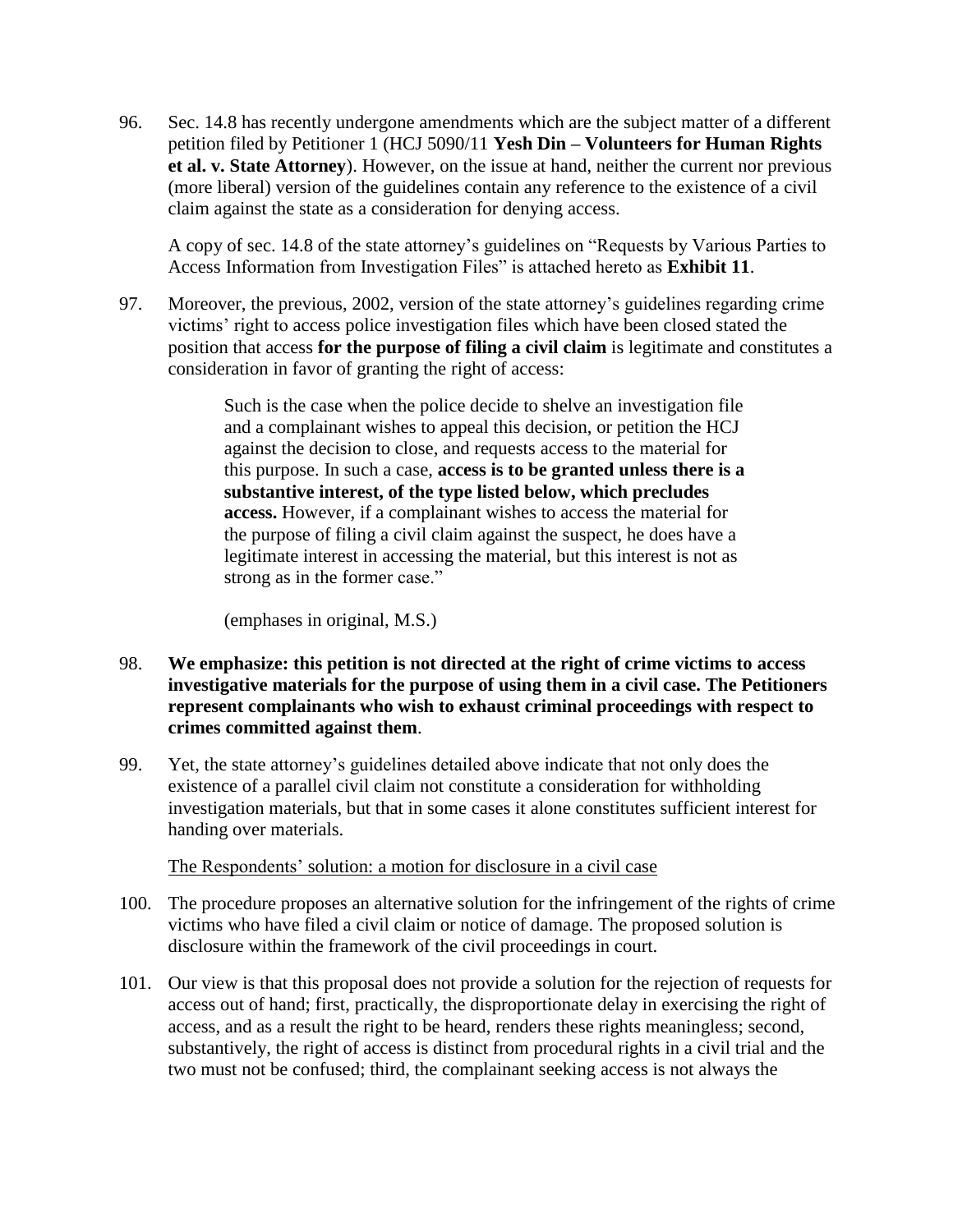plaintiff in the civil proceeding, and yet, under the proposed solution, he would still be denied the right of access.

- 102. More particularly: The time that elapses from the moment a civil claim is filed until the the procedural right to disclosure fulfilled is often extremely protracted. The reason for this is the balance between the interests of the parties to a civil proceeding. Many civil claims are settled prior to disclosure and disclosure itself is often a protracted process. In this situation, the proposed solution of referring the complainant to civil disclosure proceedings will invariably frustrate the possibility of accessing investigative materials within a time frame that enables submitting an effective appeal and demanding the investigation be reopened and indictments be filed if necessary.
- 103. In addition to the prolonged delay that would be caused to access requests by litigants in civil proceedings, as recalled, **some of the complainants whose requests are rejected out of hand have not filed civil claims at all but only notices of damage which are designed to reserve their right to file a civil claim in future. Suspending these individuals' ability to plead their case pending submission of a future civil claim, in the context of which disclosure may occur much later if at all, means the negation of the possibility of pleading against discontinuation of the investigation**. It is impossible to anticipate when the victims might be able to file the civil claim, how long before the file is set down for trial, how long preliminary arguments will be heard etc.
- 104. As stated, a third group of complainants who would be denied the right of access under the procedure are those who have not filed a civil claim and do not intend to do so but are nevertheless denied access because **another party** has filed or intends to file suit with respect to the incident about which they complained.
- 105. In light of the foregoing, it is clear that suspending the right of access and the right to plead against the closure of an investigation without results until all civil proceedings, pending or potential, have been completed, effectively negates crime victims' right of access and as a result their right to be heard.
- 106. To conclude on this point: the right to access a file for the purpose of considering submission of an appeal is a crime victim's substantive right within the framework of criminal proceedings. Its purpose, scope and time frame derive from the criminal proceeding and are designed to improve it. Disclosure, in the meaning of the term in civil proceedings, is merely a procedural right within in the civil proceeding and its scope, time table and limitations are derived thereof. Sending crime victims to exercise their rights via a complicated and indirect route designed for different purposes is a veritable legal obstruction.

#### Civil proceedings – an extraneous consideration, conclusion

107. As noted, the purpose of the Respondents' power to allow or prohibit access to investigation materials to crime victims after the investigation file that was opened as a result of their complaint was closed without indictment does not include the State's interest in gaining an advantage over its adversaries in civil proceedings. We have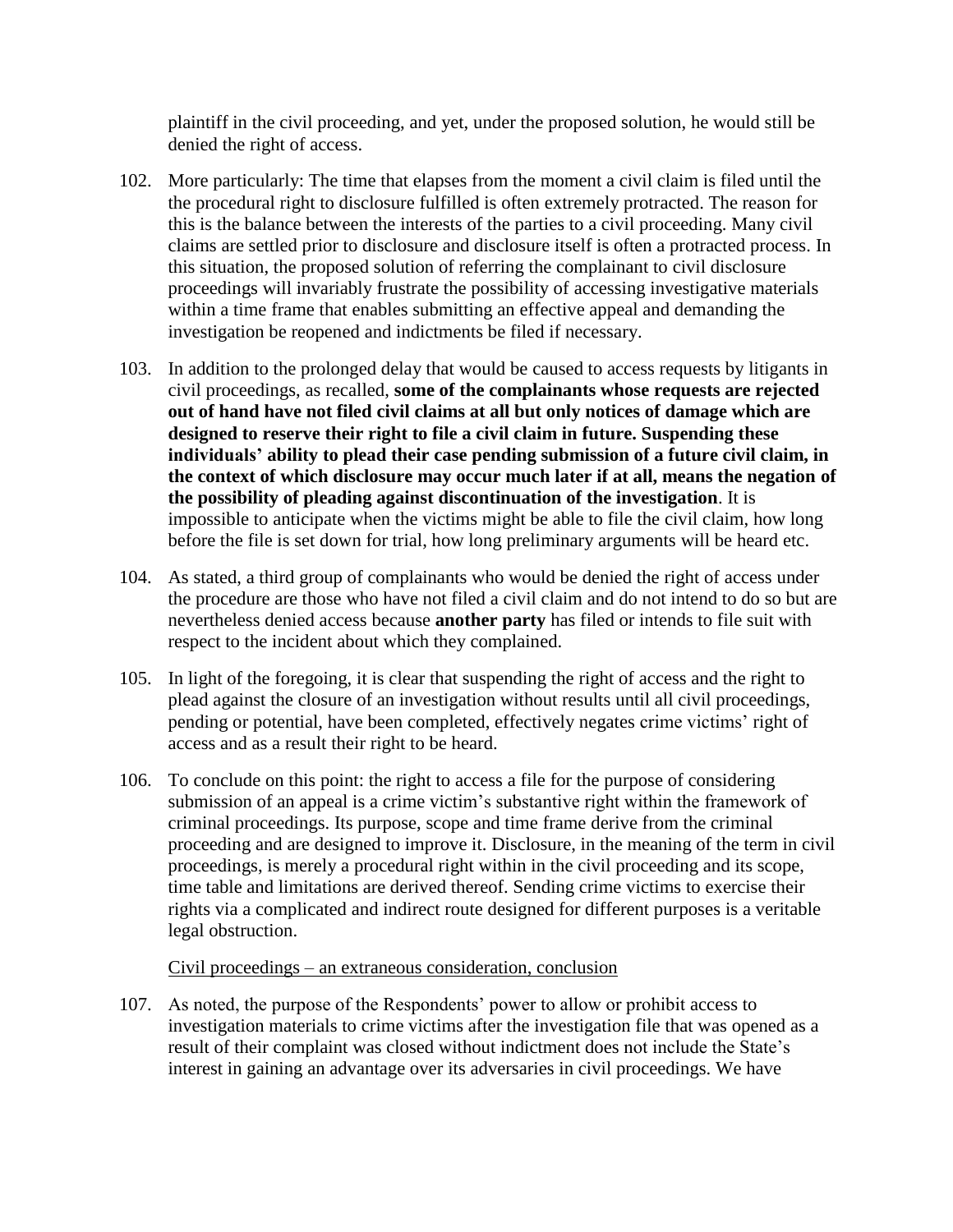demonstrated that the alternative of exercising the right of access via disclosure in civil proceedings is neither substantively nor practically reasonable.

108. An administrative authority's duty to use reasonable discretion in any decision requires that certain considerations be made and others be left well out of range. In our view, whether or not a civil claim or notice of damage against security forces due to the incident which is the subject matter of the complaint has been filed has no place among the relevant considerations which are to be taken into account within the scope of the discretion granted to investigative agencies regarding the right to access investigation files. Such a consideration is in effect an attempt to protect the State's interest as a party to civil proceedings by violating the rights of crime victims in the criminal proceedings.

#### **D. Remedy B – the timetable for reaching a decision on a request for access set forth in the procedure is extremely unreasonable**

- 109. The timetable set forth in the new procedure as noted in secs. 27-31 herein effectively allows an indefinite delay in responding to a request for access.
- 110. The procedure does indeed stipulate a desirable time frame of 75 days for responding to a request to access investigative materials, but even this deadline, which exceeds the norm in civilian institutions (see below), is flexible and the procedure allows for deviations.

#### 111. **The Petitioners argue that 75 days to decide whether or not to grant access is an unreasonably long period of time. The Petitioners maintain that this initial deadline would prevent the possibility of effective appeal in many cases**.

- 112. To compare, the Petitioners refer to Sec. 65 of the Criminal Procedure Law (Incorporated Version) 5742-1982, which establishes the right to appeal a police or state attorney decision to close an investigation file. This section stipulates a 30-day period for submitting an appeal, thereby mandating access within a few days so as not to prevent the right of appeal.
- 113. Try as we might, we were unable to find any reason for the gap between the timetable set by the legislator for filing an appeal (and as a result for granting access to investigative materials) in the civilian justice system and the long and flexible time frame the procedure grants the military. We note that the issue of classified material is not exclusive to military investigations and police investigations commonly include classified information and documents, which the police or state attorney refuse to divulge. Moreover, not all MIU files include classified material or information. Nevertheless the procedure makes no distinction between files that contain classified materials and files that do not.

#### 114. **The Petitioners argue that the ability to extend the deadline for reaching a decision whether to grant access is extremely unreasonable and will, in effect, result in denying an effective right to be heard**.

115. As noted, the procedure establishes that if the 75-day mark is exceeded, the delay would be examined for 15 full days by the head of the monitoring and investigation division and only then will an explanation of the delay be sent to the applicant in writing. Once 90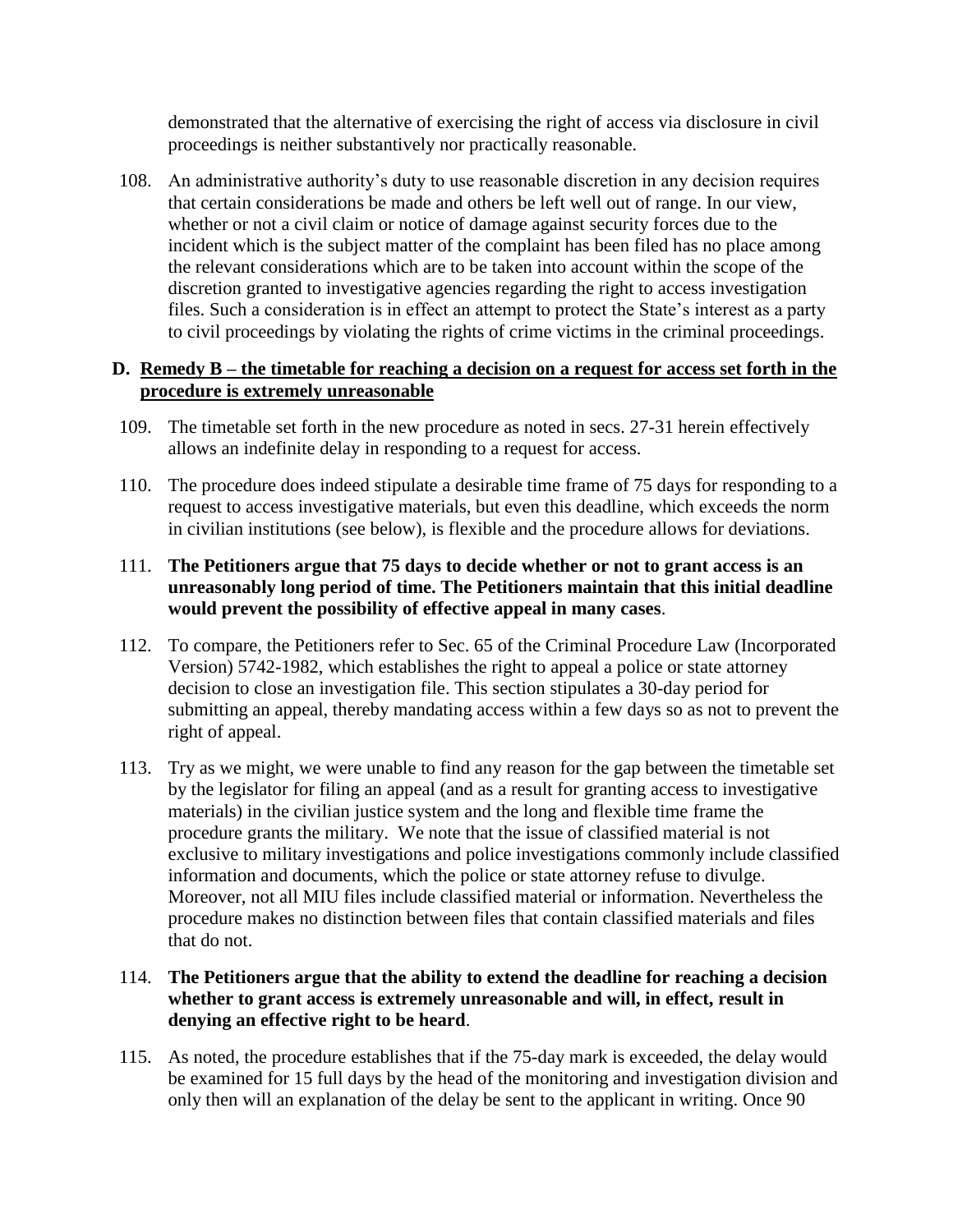days elapse from submission of the request, there is no additional obligation or restriction with respect to the time it takes until a pertinent response to the request for access is provided. In fact, the procedure contains no limitation on the further extension granted from that moment on for reviewing the request, so that, according to the language of the procedure, **the delay may continue indefinitely**.

- 116. How is the timetable related to the denial of the right of access? As noted, access is required for an effective hearing. In cases where access to investigation files is delayed for months and even years and when there is effectively no time limit for processing requests for access, in all likelihood, by the time a crime victim is finally given access to the closed file, a demand to reopen and complete the investigation would be entirely pointless due to the prolonged period of time that had elapsed (or the possibility of trying the suspects would be compromised due to the passage of time).
- 117. In the situation described above, in which the right of access, and in our case, the right to appeal a decision to discontinue an investigation without indictments, is denied as a result of setting timetables that may span many months, there is a real danger that the timetable would render the right of access and with it the right to be heard meaningless, thereby breaching the principles of natural justice.
- 118. The possibility of delaying review for many months, as stipulated in the procedure, is particularly problematic considering the long and exhausting process many MIU files undergo prior to being closed. According to the IDF's policy, investigations are launched only after the results of a long internal inquest (which may take over a year). At the end of the inquest, the military prosecutor is presented with recommendations. He reviews the conclusions of the inquest and decides whether or not to order an MIU investigation.
- 119. The following are some figures regarding files in which "clarification" was required prior to deciding on an MIU investigation: On January 30, 2011, Petitioner 1, Yesh Din, was monitoring 15 files which were undergoing "clarification" prior to the military advocacy's decision **whether or not to launch a criminal investigation**. Notice of the incidents which were the subject matter of these files was given an average of 566 days before January 30, 2011, that is, **nearly a year and seven months** before. Eight of these files were awaiting decision for over 18 months. In three of the cases, between 12 and 18 months had passed between notice and the decision. In three others, the delay was under a year.
- 120. In light of the great delay in clarifying files, it is clear that any further unlimited delay of a crime victim's request for access would further decrease the chances of an effective appeal.
- 121. Therefore, the Petitioners argue that the timeframe set in the procedure which is the subject matter of the petition is extremely unreasonable and must by struck down. The considerable weight given to the institutional interest of allowing each and every agency listed in sec. 31 of the procedure to review the request for access at its leisure (the relevant MIU base, IDF archives, MIU headquarters, the information security department, and perhaps also civilian district attorneys and the Ministry of Defense) on the one hand and the negligible amount of weight given to the right of access and the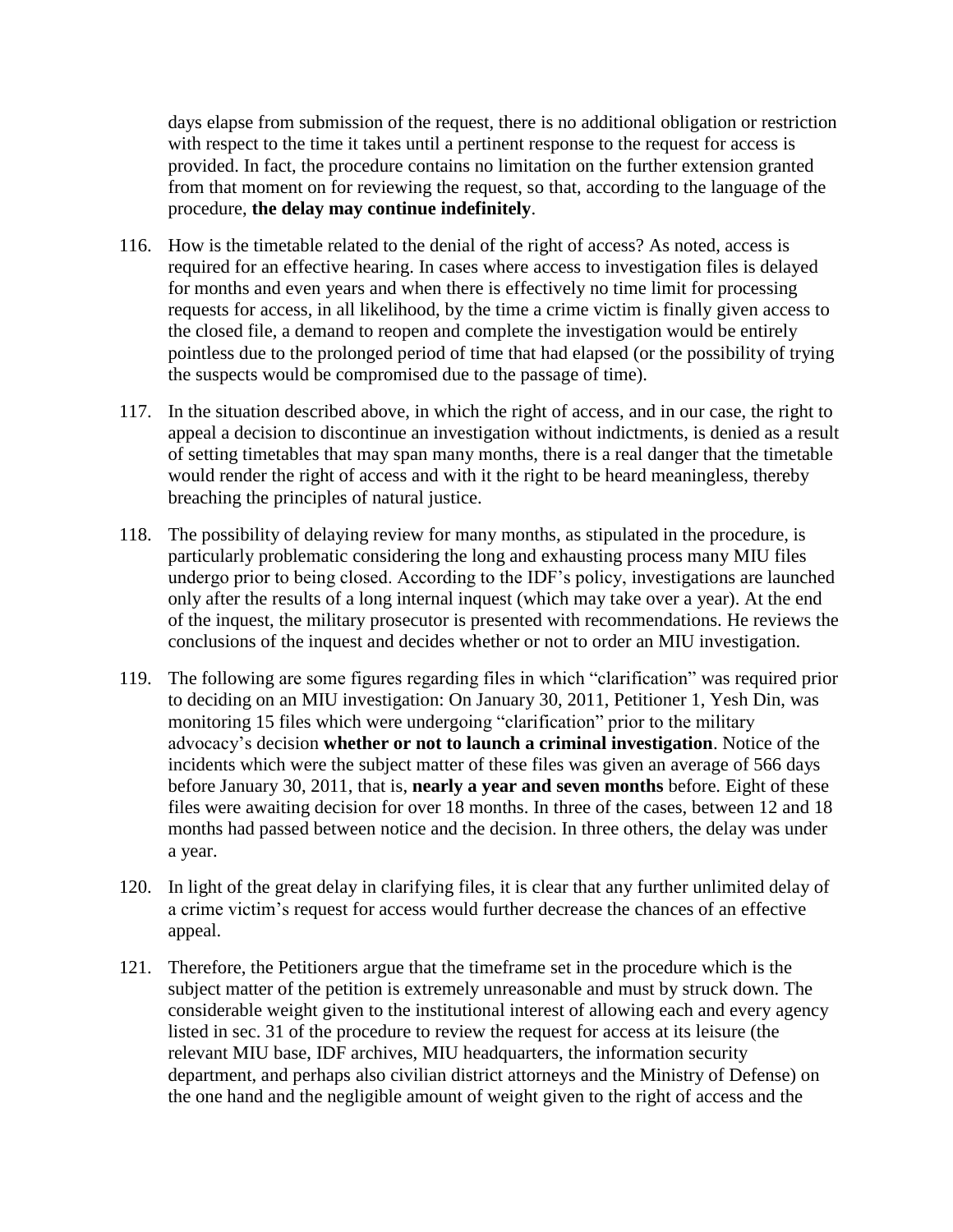right to be heard creates an inappropriate and disproportionate balance between the relevant interests.

- 122. The Petitioners argue that the drafters of the procedure did not give appropriate weight to the competing interests, and as Honorable Justice (as his title was at the time) Aharon Barak held in HCJ 389/90 **Yellow Pages Inc. v. Israel Broadcasting Authority**, IsrSC 35(1) 421 (1980) "*the principle of proportionality leads to the rejection of administrative discretion which does not give appropriate weight to the different interests the administrative authority must consider in making its decision*". It follows that the provisions relating to the timetable for allowing review must be revoked.
- 123. It is our understanding that the drafters of the procedure gave little if any weight to the right of access and the right to be heard. It may be argued that **in effect, these considerations were completely ignored** and therefore the provisions regarding the timetable for review are unacceptable. See on this issue, HCJ 256/88 **Medinvest, Herzliya Medical Center v. Ministry of Health ED**, IsrSC 44(1) 19 (1989), HCJ 5445/93 **City of Ramla v. Ministry of Interior**, IsrSC 50(1) 397 (1994); HCJFH 3299/93 **Vichslebaum v. Minister of Defense**, IsrSC 49(2) 195 (1995).

#### **E. Remedy C – submitting appeals to the official whose decision is being appealed creates prejudice and conflict of interests**

- 124. Secs. 19 and 20 of the procedure, which is the subject matter of the petition, stipulates that an appeal against a decision not to allow review of investigative materials is to be submitted to the head of the monitoring and investigation division at the MIU – the very same official who decided not to deny access and whose decision is being appealed!
- 125. The procedure further stipulates that inasmuch as the cause for denying access is refusal by the information security department, the appeal is to be submitted to and reviewed by said department. Thus, in this case also, the official who makes the decision is the same as the official reviewing the appeal.
- 126. Let us recall basic concepts good governance demands that appeals against administrative decisions are heard by an official different from and preferably superior to the one making the original decision.
- 127. The administrative official who made the original decision has already exercised his discretion on the matter and formed his position. Unsurprisingly, directing appeals to the very same official creates a sense that there is prejudice and that the "game is fixed" as it cannot be expected that the deciding official would alter his decision rather than defend it, except in rare cases.
- 128. The basic requirement that an independent body review the appeal is mandated by the rules of natural justice: when the deciding official monitors and reviews his own decision, there is real concern that the review will be marked by prejudice since preconceptions are a given.
- 129. Therefore, the Petitioners argue that the minimum required in order for the procedure to meet the standards of good governance is to repeal secs. 19 and 20 thereof, which